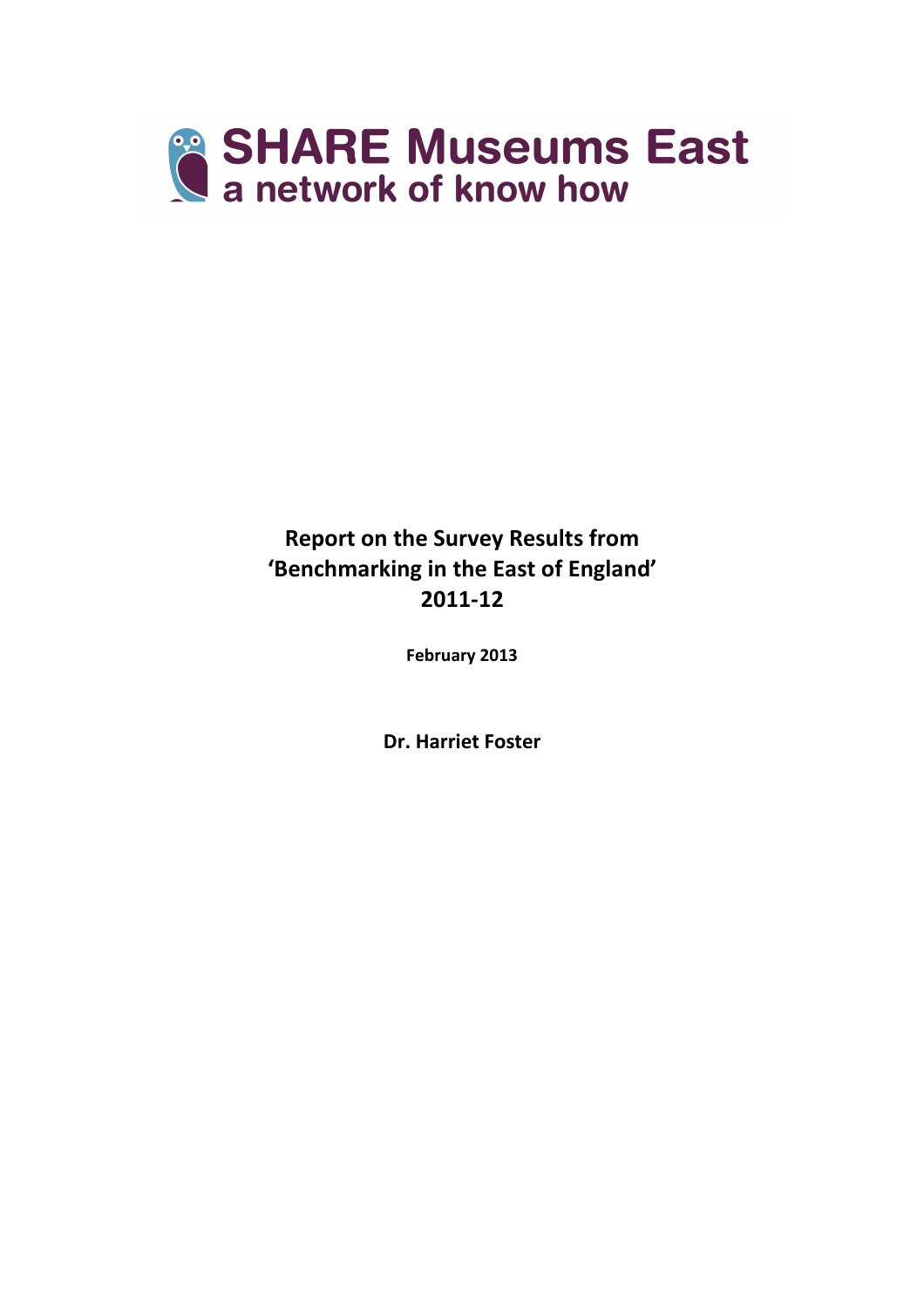# **Contents**

Appendix 1: List of non-participatory museums

Appendix 2: Proportion of audiences figures based on actual and estimated counts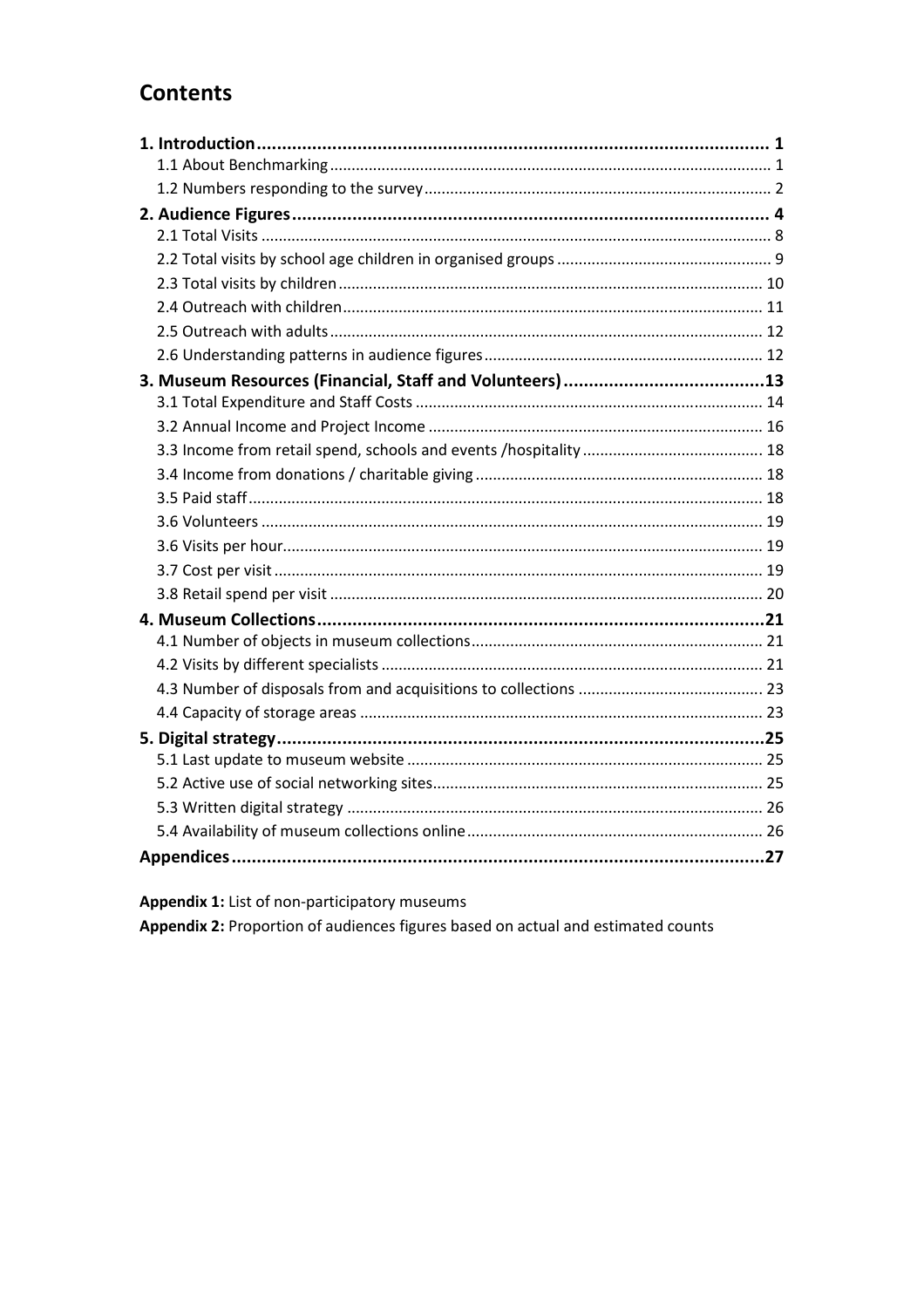| <b>List of Tables</b>                                                                                                                                                                                                                             | Page           |
|---------------------------------------------------------------------------------------------------------------------------------------------------------------------------------------------------------------------------------------------------|----------------|
| Table 1: Response rate to survey by county                                                                                                                                                                                                        | $\overline{2}$ |
| Table 2: Total and average (mean) figures for all audience data by county and<br>region for 2010/11 and 2011/12.                                                                                                                                  | 6              |
| Table 3: Total and average (mean) figures for all audience data by county and<br>region for 2010/11 and 2011/12 based on a constant sample of museums for each<br>measure, including the percentage difference between each year's total figures. | $\overline{7}$ |
| Table 4: Summary of total and mean figures for 'Resources' (financial, staff and<br>volunteers) by county and region.                                                                                                                             | 15             |
| Table 5: Number of museums or museum services that fall into each category for<br>the number of objects in their collections.                                                                                                                     | 21             |
| Table 6: County summary detailing the number of visits by different specialists and<br>the presence of an intruder detection system.                                                                                                              | 21             |
| Table 7: Total and mean number of disposals from and acquisitions to museum<br>collections by county.                                                                                                                                             | 22             |
| Table 8: Number of museums / museum services that fall into each category with<br>regard to statements about the capacity of their storage areas.                                                                                                 | 22             |
| Table 9: Museums that currently do not have in place plans to deal with a<br>shortage of storage space, by category relating to how imminent this shortage is.                                                                                    | 23             |
| Table 10: How often museum websites are updated by county.                                                                                                                                                                                        | 24             |
| Table 11: Museum numbers that make use of social networking sites by county.                                                                                                                                                                      | 24             |
| Table 12: Number of museums with a written digital strategy by county.                                                                                                                                                                            | 25             |
| Table 13: Percentage of museum collections available online by county.                                                                                                                                                                            | 25             |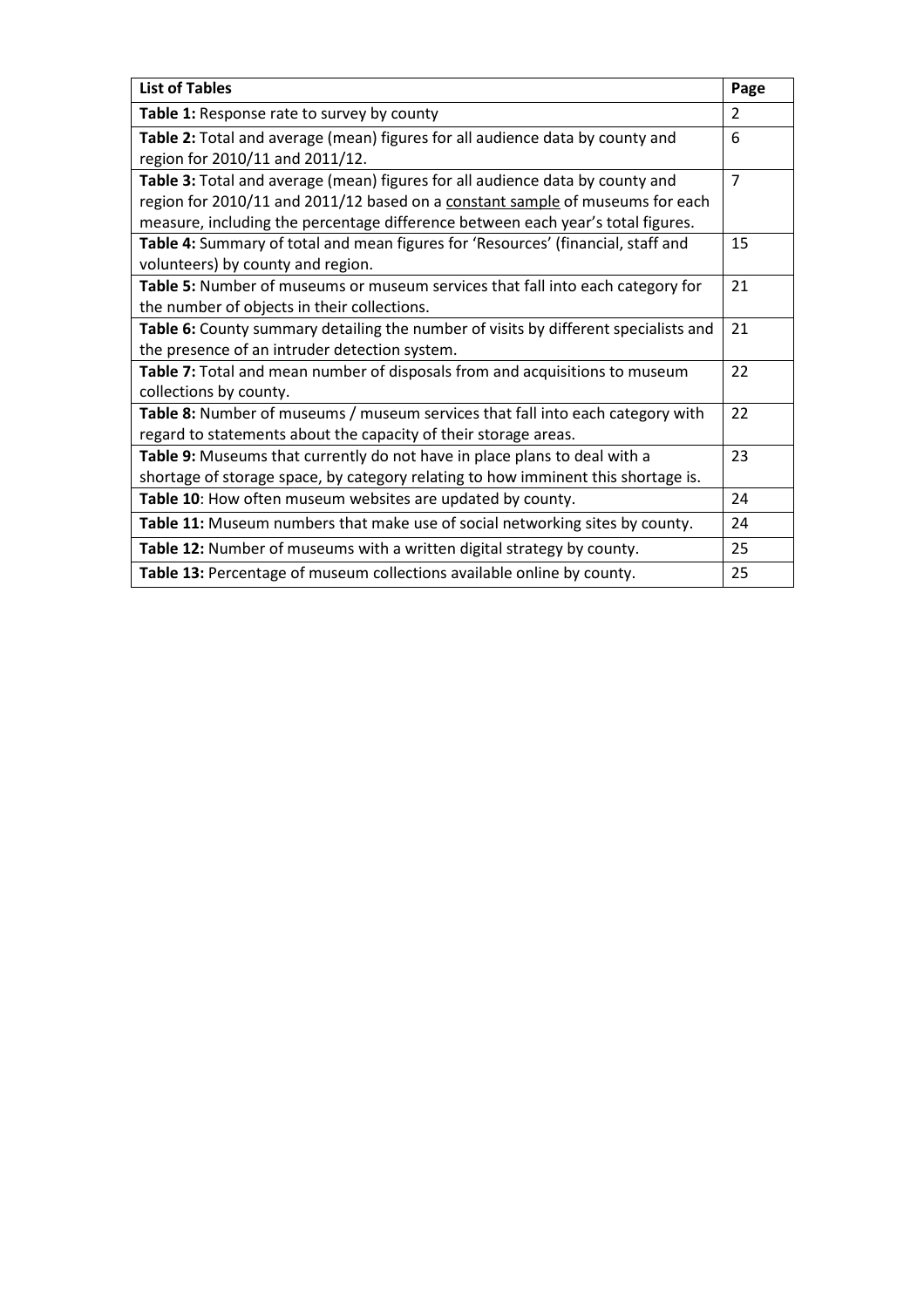# 1. Introduction

## 1.1 About Benchmarking

Benchmarking, also known by its full name of 'Benchmarking Museums in the East of England', is now in its  $11<sup>th</sup>$  consecutive year, with data going back as far as 2001/02. The annual survey is aimed at accredited museums or those working towards accreditation. This is the third year that the survey has been delivered largely online, with just a handful of museums providing their response by e-mail. The benefits of this approach are detailed in earlier Benchmarking reports.

Until now, the full dataset has never been published. In addition to county Museum Development Officers (MDOs) and the Regional Museum Development Manager, only museums taking part have had access to the dataset. Often, a museum would only be given the dataset related to the 'basket' or group of museums in which the museum itself was placed. This year for the first time, participating museums have been asked for permission to publish their data (with the exception of any personal data) with a view to uploading the full dataset on the SHARE website. In addition, all participating museums will be sent the full dataset. This is with the intention of making it much easier for museums to benchmark themselves against other participants on their own terms.

This is the fourth year running that the broad format of the survey has covered the following sections:

- 1. Museum Information
- 2. Audiences
- 3. Resources (Finance, Staff and Volunteers)
- 4. Your Collections

In keeping with the aim of maintaining the scheme as current and fit for purpose, the survey content is reviewed annually. Therefore this year, a fifth section was also included on 'Digital Strategy' to take a 'snapshot' of key issues within this area. Questions included: When was the museum website last updated?, Does the museum make active use of social networking sites?, If so, which ones?, Does the museum have a written digital strategy?, and What percentage of the museum's collections are available online?

In addition, several of the other sections featured new questions which are listed below:

- Does your museum have any outdoor space?
- What is the approx. size of the park /estate?

Coupled with other existing questions, it was intended that responses to these would allow museums to identify other museums in the region most like themselves for the purposes of benchmarking.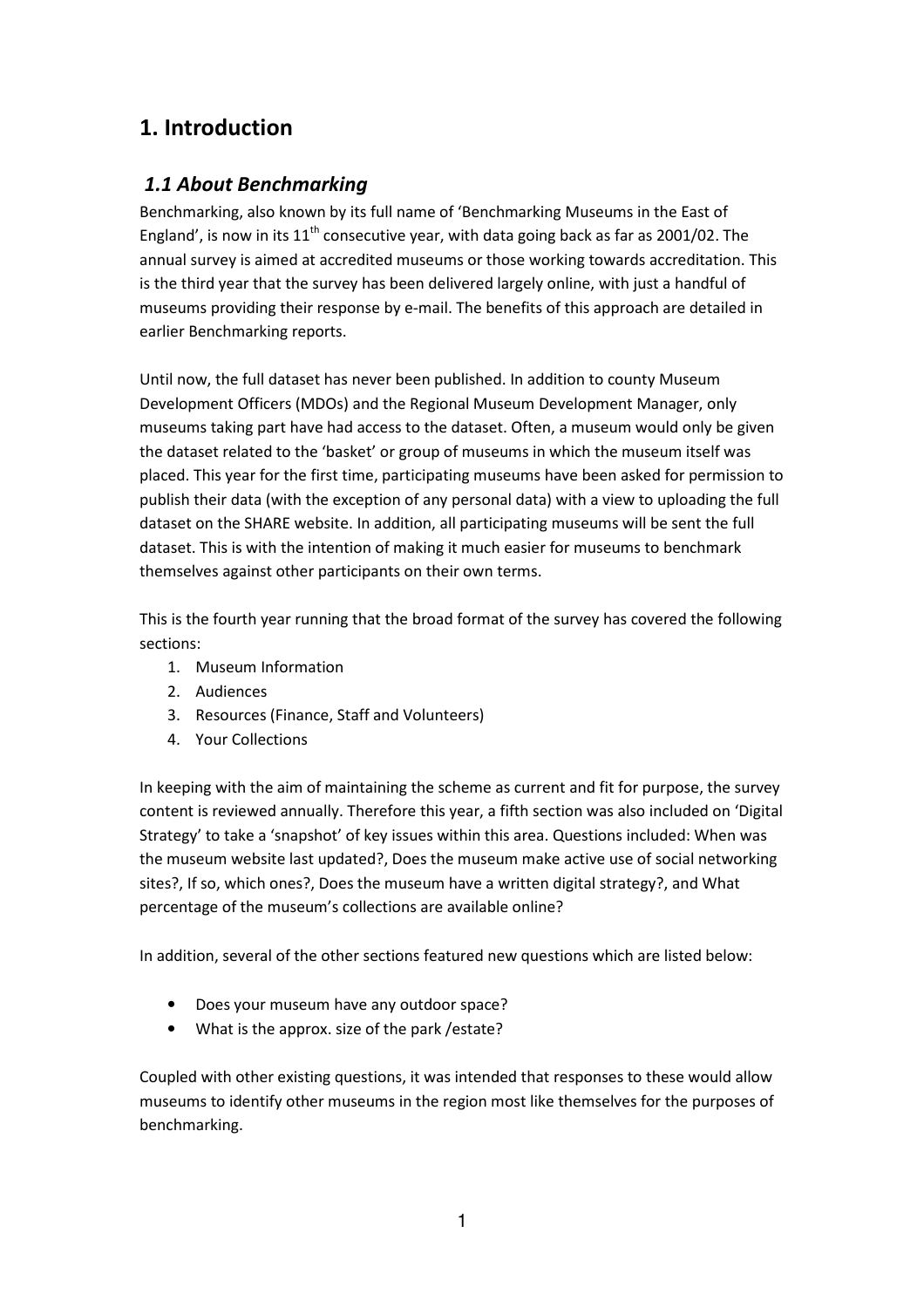• If your museum was closed or partially closed during 2010/11 or 2011/12 please indicate below.

This question was included to provide greater clarity over audience data that should be omitted from a 'constant sample'.

- Total annual income from events / hospitality
- Total annual income from schools

These additional income questions were to provide a more detailed breakdown of financial information.

- Number of disposals made in last 12 months
- Number of acquisitions made in last 12 months
- With regard to your storage areas, which one of the following applies? (They are currently overfull / They are now full / They will be full in the next 5 years / They will be full in the next 5-10 years)
- Do you have in place plans to deal with this? Please answer yes or no

Extra questions on collections storage were included to gauge where support may be needed in this area in the future.

If the museum would like to draw attention to any positive work/news it has been involved with in the last 12 months, please use this space to explain what this is

Over the past few years, some museums have been using the comments box relating to audience trends to provide detail on their particular successes. It was felt that a question specifically dedicated to this would yield useful information to highlight the positive work achieved by East of England museums. It was also hoped that it could provide participating museums with an insight into peer museums' successes thereby promoting fruitful discussions between organisations in the spirit of 'benchmarking'.

| County         | Number of<br>responses | <b>Number</b><br>expected | <b>Response rate</b> |
|----------------|------------------------|---------------------------|----------------------|
| Bedfordshire   | 7                      | 9                         | 78%                  |
| Cambridgeshire | 21                     | 29                        | 72%                  |
| Essex          | 21                     | 36                        | 58%                  |
| Hertfordshire  | 19                     | 23                        | 83%                  |
| Norfolk        | 29                     | 34                        | 85%                  |
| Suffolk        | 32                     | 37                        | 86%                  |
| All            | 128                    | 168                       | 76%                  |

## 1.2 Numbers responding to the survey

Table 1: Response rate to survey by county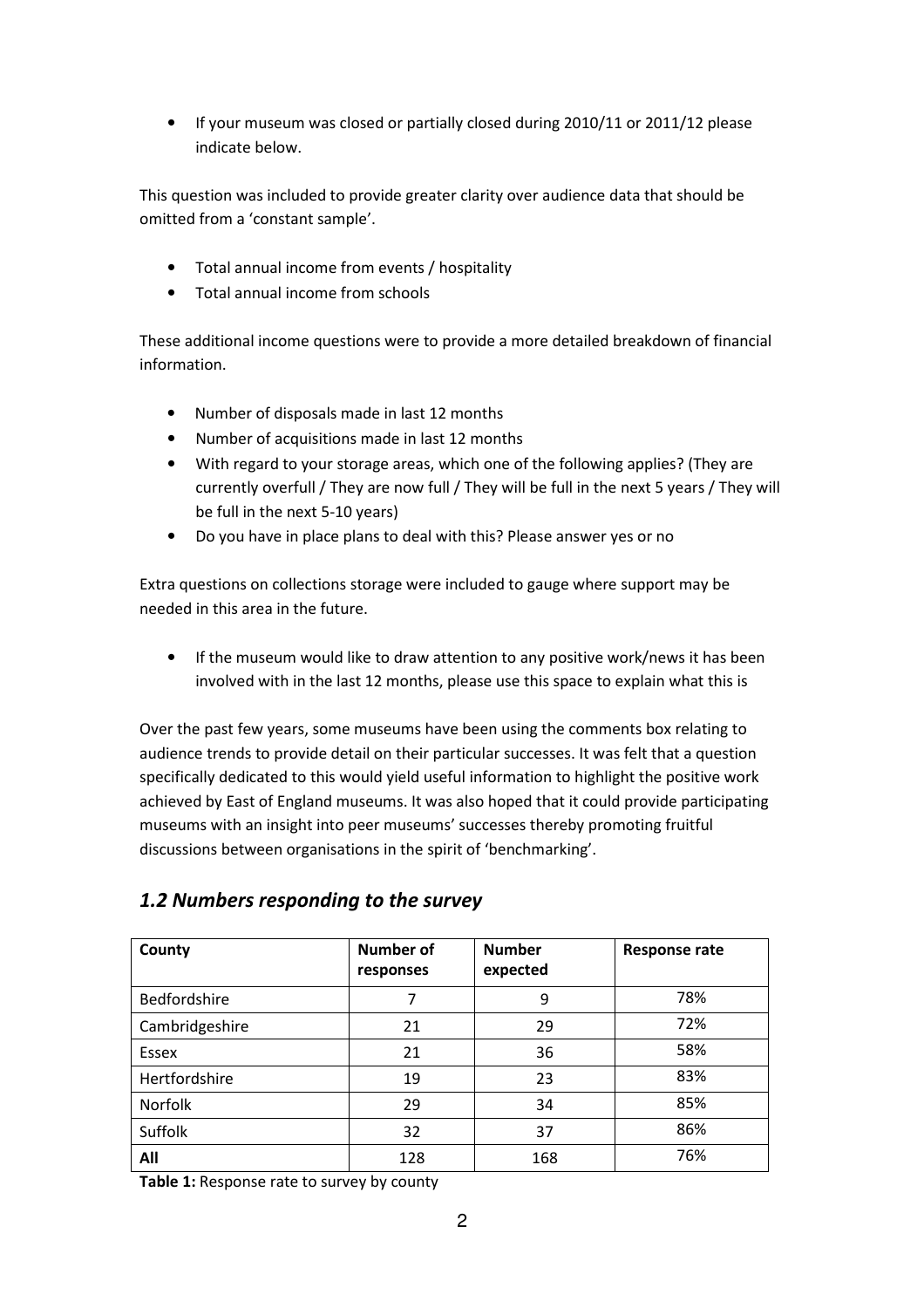The response rate this year has been very encouraging (Table 1); just over three quarters of museums invited to take part did provide a response; this is the highest level of participation since the survey began. In most cases, this participation represented a complete response (i.e. to all questions). In some instances, certain questions or sections of the form were missed out and these museums (approx. 25) were approached subsequently and given the opportunity to provide this information. Around 7 museums did provide additional information. All figures therefore reported in summary tables give an indication of the total number of answers on which an individual figure (e.g. total / average) is based. A full list of museums that did not respond to the survey this year is given in Appendix 1.

Most museums gave permission for their data to be published; 41% stated that all information provided could be published, a further 37% were happy for information excluding financial data to be published. Just 16% said that they did not give permission for museum data to be made publically available, with 5% of participating museums not answering the question.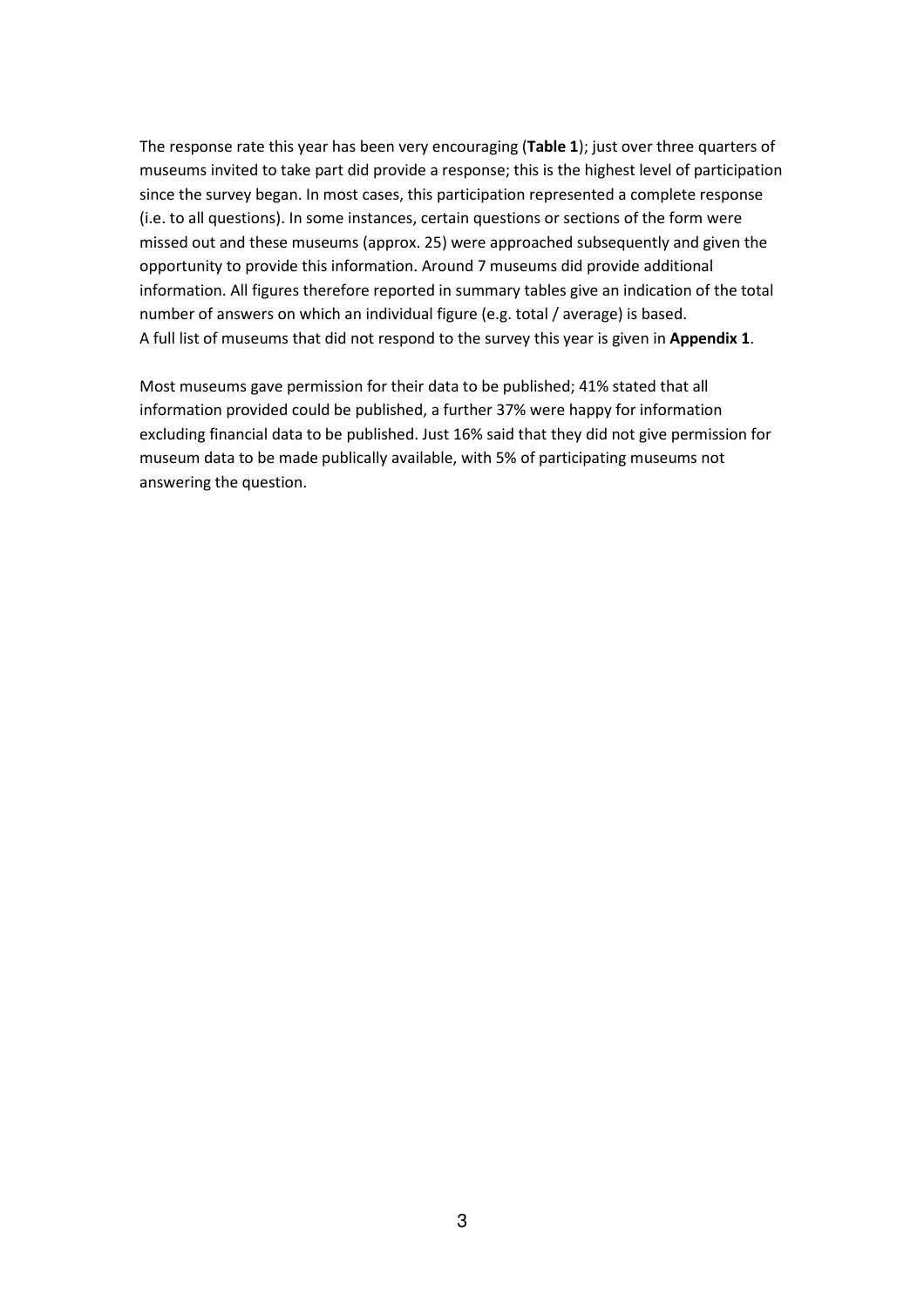# 2. Audience Figures

 $\overline{\phantom{0}}$ 

This section reports on the audience figures provided by museums for 2010/11 and 2011/12, which include total visits, visits by children, visits by school age children in organised groups, instances of outreach participation with children and with adults. Appendix 2 provides a summary of the proportion that is actual vs. estimated figures and Tables 2 and 3 provide summaries of all audience data by county and for the region as a whole.

Where 'visits' to a museum are reported, overall total figures are based for the most part on actual counts (respectively 89%, 88% and 96% for all visits, child visits and school age child visits). Outreach figures are based on a greater proportion that is estimated rather than actual.

This year, narrative provided by museums to explain any changes to their audience figures over time have been used to explain wider trends at county or regional level within the discussion for each measure.

The following cannot be stressed enough. The variation in mean visits by county tends to reflect two issues: (1) the presence or absence of 'larger' museums (i.e. as a broad indicator those museums with over 75,000 visits per annum), (2) whether or not these larger museums have provided figures this year. In addition, there is the influence of sample size. For example, for 2011-12, the highest mean number of visits has been recorded in Bedfordshire (53,792) compared with a much lower figure for Suffolk (12,063). However, Bedfordshire can be characterised as having a smaller number of museums overall (indeed this year there are 7 in the sample for that county) but which tend to vary greatly in audience size. The total visit figures for Bedfordshire range from 4,125 to 211,838. What is also affecting this figure is that Luton Cultural Services Trust, a larger museum service, has provided audience data this year which it did not do last year, this results in a general increase to the mean figures for the county. Suffolk Museums tend to comprise a greater number of museums overall but which tend to be smaller and medium sized organisations with a broadly similar number of visits, therefore the range of figures for total visits is much smaller, from 94 to 50,000<sup>1</sup>. It should also be noted that the Fitzwilliam Museum, which usually reports in excess of 300,000 visits per annum, has not responded to the survey this year which will affect the mean audience figures for Cambridge and the region as a whole. Therefore the averages that are reported in Tables 2 and 3 are given as a guide to examining differences year-on-year. They are not intended to make comparisons between counties.

Two key terms used in this Section are defined below for the purposes of clarity.

A constant sample excludes museums from the sample for that particular question where there is missing data, for one or both years. 'Missing data' can include that which is not supplied, as well as instances where a museum has been closed for part or all of a year and so has incomplete audience figures.

<sup>&</sup>lt;sup>1</sup> Figures for one museum were not included in this range as the museum was not properly open during 2011-12.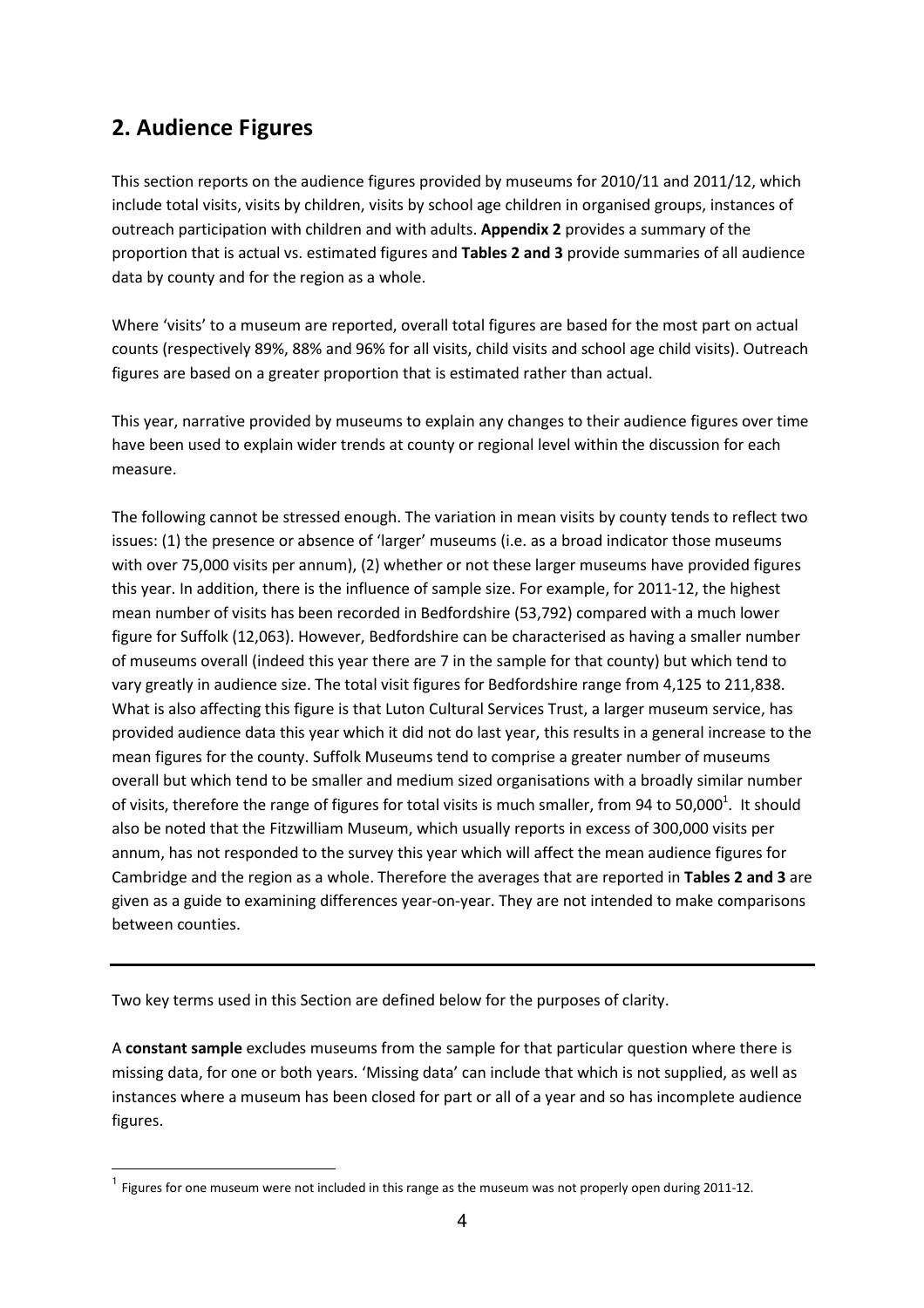Market penetration can be considered as a measure of the degree to which a product or service (e.g. museum visit) is taken up compared to the total potential market for the product or service. The 'potential market' can be somewhat subjective and will depend on a number of factors. For example, a smaller, locally-focussed museum may receive most of its visits from the immediate community, whereas a larger, more urban museum may have a much wider-reaching audience in geographical terms.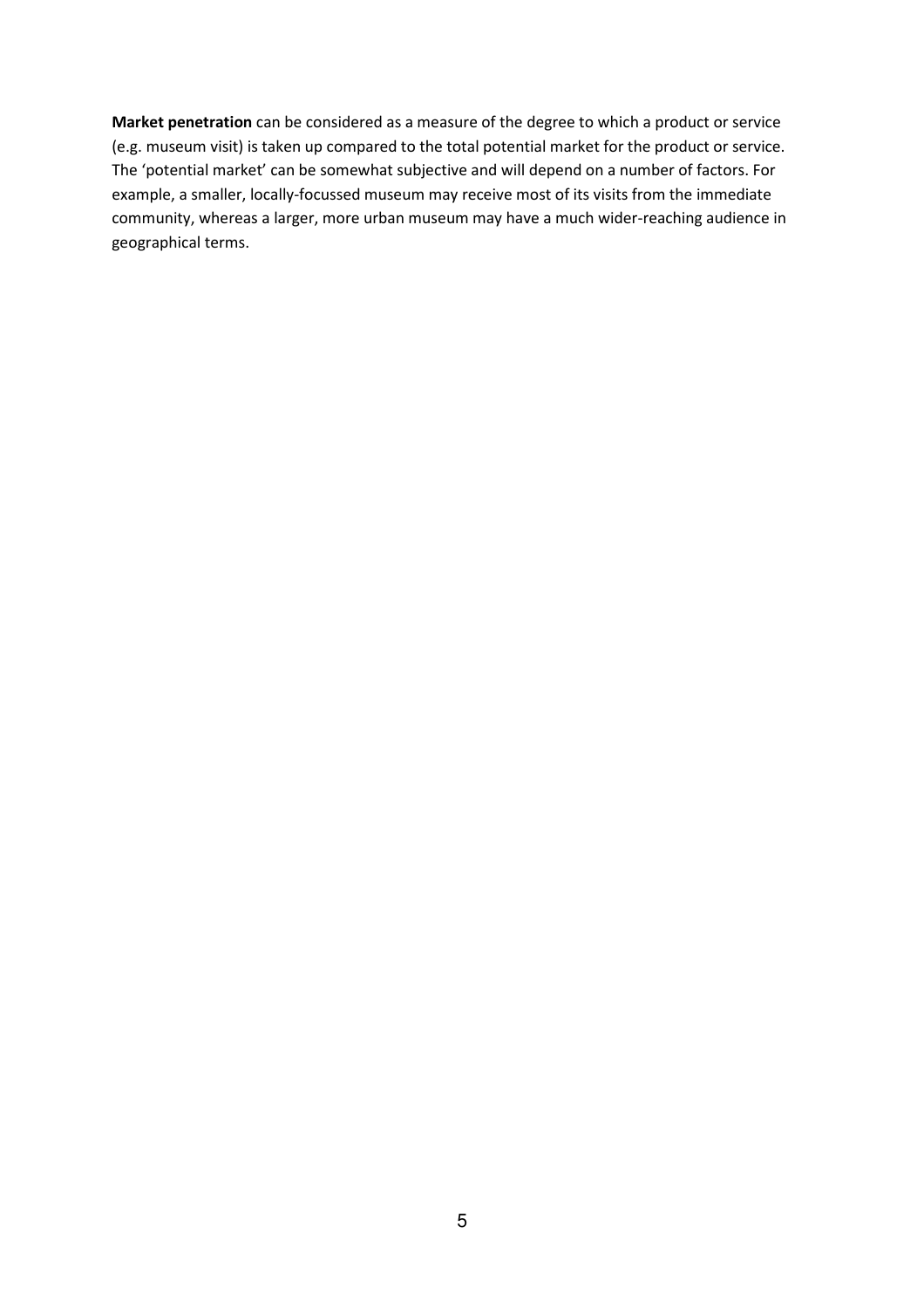|                        |                                | <b>Total Visits</b> |                |         | Visits, all children |         | Visits, school age<br>children, organised<br>groups |         | All Children, outreach |              | Adults, outreach |
|------------------------|--------------------------------|---------------------|----------------|---------|----------------------|---------|-----------------------------------------------------|---------|------------------------|--------------|------------------|
|                        |                                | 2010-11             | 2011-12        | 2010-11 | 2011-12              | 2010-11 | 2011-12                                             | 2010-11 | 2011-12                | 2010-11      | 2011-12          |
|                        | <b>TOTAL</b>                   | 369,285             | 376,546        | 110,803 | 117,630              | 11,295  | 4,592                                               | 2,155   | 1,025                  | 3,512        | 4,10             |
| <b>Bedfordshire</b>    | <b>AVERAGE</b>                 | 52,755              | 53,792         | 22,161  | 23,526               | 2,259   | 918                                                 | 718     | 342                    | n/a          | n/a              |
|                        | $n =$                          | $\overline{7}$      | $\overline{7}$ | 5       | 5                    | 5       | 5                                                   | 3       | 3                      | $\mathbf{1}$ | $\mathbf{1}$     |
|                        |                                |                     |                |         |                      |         |                                                     |         |                        |              |                  |
|                        | <b>TOTAL</b>                   | 860,405             | 865,135        | 178,714 | 178,066              | 75,001  | 25,998                                              | 6,904   | 6,791                  | 3,325        | 5,738            |
| Cambridgeshire         | <b>AVERAGE</b>                 | 40,972              | 41,197         | 11,170  | 11,129               | 4,167   | 1,444                                               | 575     | 485                    | 238          | 383              |
|                        | $n =$                          | 21                  | 21             | 16      | 16                   | 18      | 18                                                  | 12      | 14                     | 14           | 15               |
|                        |                                | 285,846             | 291,762        | 80,595  |                      | 36,898  | 36,957                                              | 16,762  | 16,686                 | 8,278        |                  |
| <b>Essex</b>           | <b>TOTAL</b><br><b>AVERAGE</b> | 20,418              | 19,451         | 7,327   | 77,473<br>7,043      | 3,075   | 2,843                                               | 3,352   | 2,384                  | 1,656        | 11,215<br>1,602  |
|                        | $n =$                          | 14                  | 15             | 11      | 11                   | 12      | 13                                                  | 5       | $\overline{7}$         | 5            | $\overline{7}$   |
|                        |                                |                     |                |         |                      |         |                                                     |         |                        |              |                  |
|                        | <b>TOTAL</b>                   | 370,019             | 344,662        | 73,463  | 65,107               | 46,193  | 42,072                                              | 23,397  | 31,767                 | 4,355        | 2,918            |
| Hertfordshire          | <b>AVERAGE</b>                 | 21,766              | 20,274         | 5,651   | 5,008                | 2,887   | 2,630                                               | 2,340   | 3,177                  | 544          | 417              |
|                        | $n =$                          | 17                  | 17             | 13      | 13                   | 16      | 16                                                  | 10      | 10                     | 8            | $\overline{7}$   |
|                        |                                |                     |                |         |                      |         |                                                     |         |                        |              |                  |
|                        | <b>TOTAL</b>                   | 515,093             | 497,961        | 81,497  | 88,433               | 48,338  | 48,263                                              | 7,274   | 7,607                  | 6,623        | 5,415            |
| <b>Norfolk</b>         | <b>AVERAGE</b>                 | 21,462              | 19,918         | 5,094   | 4,913                | 2,417   | 2,098                                               | 661     | 543                    | 662          | 451              |
|                        | $n =$                          | 24                  | 25             | 16      | 18                   | 20      | 23                                                  | 11      | 14                     | 10           | 12               |
|                        |                                |                     |                |         |                      |         |                                                     |         |                        |              |                  |
|                        | <b>TOTAL</b>                   | 444,833             | 433,853        | 92,351  | 91,107               | 29,517  | 30,470                                              | 4,713   | 5,055                  | 10,688       | 28,948           |
| <b>Suffolk</b>         | <b>AVERAGE</b>                 | 15,339              | 15,495         | 3,694   | 3,796                | 1,342   | 1,270                                               | 393     | 421                    | 891          | 2,227            |
|                        | $n =$                          | 29                  | 28             | 25      | 24                   | 22      | 24                                                  | 12      | 12                     | 12           | 13               |
|                        |                                |                     |                |         |                      |         |                                                     |         |                        |              |                  |
|                        | <b>TOTAL</b>                   | 2,845,481           | 2,809,919      | 617,423 | 617,816              | 247,242 | 188,352                                             | 61,205  | 68,931                 | 36,781       | 54,644           |
| <b>East of England</b> | <b>AVERAGE</b>                 | 25,406              | 24,867         | 7,179   | 7,101                | 2,659   | 1,903                                               | 1,155   | 1,149                  | 736          | 994              |
|                        | $n =$                          | 112                 | 113            | 86      | 87                   | 93      | 99                                                  | 53      | 60                     | 50           | 55               |

Table 2: Total and average (mean) figures for all audience data by county and region for 2010/11 and 2011/12. 'n=' gives the number of museums in the sample for that particular measure. (\*) Averages for adult outreach are not reported on for Bedfordshire as the sample contains only one museum.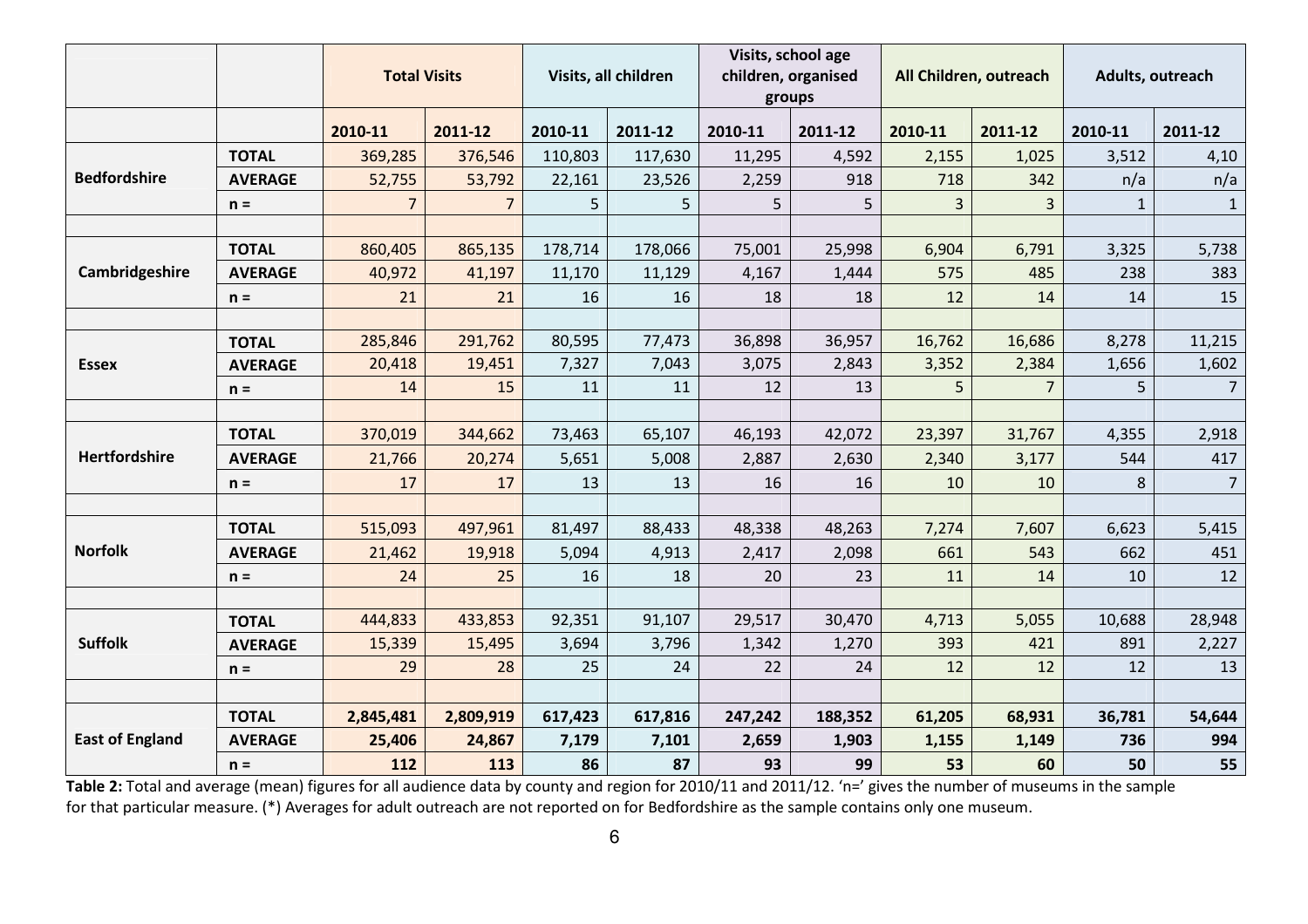|                        |                |                     |                     |                             |         |         | %          | Visits, school age<br>children, organised $\frac{1}{6}$ |         |                     | Children, |                 |                             |                 |                |            |
|------------------------|----------------|---------------------|---------------------|-----------------------------|---------|---------|------------|---------------------------------------------------------|---------|---------------------|-----------|-----------------|-----------------------------|-----------------|----------------|------------|
|                        |                | <b>Total Visits</b> |                     | difference Visits, children |         |         | difference | groups                                                  |         | difference outreach |           |                 | difference Adults, outreach |                 |                | difference |
|                        |                | 2010-11             | 2011-12             |                             | 2010-11 | 2011-12 |            | 2010-11 2011-12                                         |         |                     |           | 2010-11 2011-12 |                             | 2010-11 2011-12 |                |            |
|                        | <b>TOTAL</b>   | 369,285             | 376,546             | 2.0%                        | 110,803 | 117,630 | 6.2%       | 11,295                                                  | 4,592   | $-59.3%$            | 2,155     | 1,025           | $-52.4%$                    | 3,512           | 410            | $-88.3%$   |
| Bedfordshire           | <b>AVERAGE</b> | 52,755              | 53,792              |                             | 22,161  | 23,526  |            | 2,259                                                   | 918     |                     | 718       | 342             |                             | n/a             | n/a            |            |
|                        | $n =$          |                     |                     |                             |         |         |            | 5                                                       | 5       |                     | 3         |                 |                             |                 |                |            |
|                        |                |                     |                     |                             |         |         |            |                                                         |         |                     |           |                 |                             |                 |                |            |
|                        | <b>TOTAL</b>   | 813,225             | 801,942             | $-1.4%$                     | 176,238 | 175,465 | $-0.4%$    | 22,448                                                  | 22,671  | 1.0%                | 6,452     | 4,955           | $-23.2%$                    | 2,738           | 4,292          | 56.8%      |
| Cambridgeshire         | <b>AVERAGE</b> | 42,801              | 42,207              |                             | 11,749  | 11,698  |            | 1,497                                                   | 1,417   |                     | 587       | 450             |                             | 228             | 358            |            |
|                        | $n =$          | 19                  | 19                  |                             | 15      | 15      |            | 15                                                      | 16      |                     | 11        | 11              |                             | 12              | 12             |            |
|                        |                |                     |                     |                             |         |         |            |                                                         |         |                     |           |                 |                             |                 |                |            |
|                        | <b>TOTAL</b>   | 283,173             | 288,073             | 1.7%                        | 80,155  | 76,955  | $-4.0%$    | 36,798                                                  | 36,792  | 0.0%                | 16,762    | 16,293          | $-2.8%$                     | 8,218           | 10,190         | 24.0%      |
| <b>Essex</b>           | <b>AVERAGE</b> | 21,783              | 22,159              |                             | 8,016   | 7,696   |            | 3,345                                                   | 3,345   |                     | 2,794     | 2,328           |                             | 1,644           | 2,548          |            |
|                        | $n =$          | 13                  | 13                  |                             | 10      | 10      |            | 11                                                      | 11      |                     | 6         | 6               |                             |                 |                |            |
|                        |                |                     |                     |                             |         |         |            |                                                         |         |                     |           |                 |                             |                 |                |            |
|                        | <b>TOTAL</b>   | 299,655             | 297,035             | $-0.9%$                     | 58,870  | 54,123  | $-8.1%$    | 36,167                                                  | 34,661  | $-4.2%$             | 23,362    | 31,731          | 35.8%                       | 4,188           | 2,843          | $-32.1%$   |
| Hertfordshire          | <b>AVERAGE</b> | 24,971              | 24,753              |                             | 5,887   | 5,412   |            | 3,288                                                   | 3,151   |                     | 2,596     | 3,526           |                             | 698             | 406            |            |
|                        | $n =$          | 12                  | 12                  |                             | 10      | 10      |            | 11                                                      | 11      |                     | q         | 9               |                             | 6               | 6              |            |
|                        |                |                     |                     |                             |         |         |            |                                                         |         |                     |           |                 |                             |                 |                |            |
|                        | <b>TOTAL</b>   | 515,093             | 497,961             | $-3.3%$                     | 79,426  | 74,997  | $-5.6%$    | 45,112                                                  | 45,536  | 0.9%                | 6,230     | 6,787           | 8.9%                        | 6,463           | 5,156          | $-20.2%$   |
| <b>Norfolk</b>         | <b>AVERAGE</b> | 25,755              | 24,898              |                             | 5,673   | 5,357   |            | 3,007                                                   | 2,846   |                     | 890       | 848             |                             | 808             | 645            |            |
|                        | $n =$          | 20                  | 20                  |                             | 14      | 14      |            | 15                                                      | 16      |                     |           |                 |                             | 8               | 8 <sup>1</sup> |            |
|                        |                |                     |                     |                             |         |         |            |                                                         |         |                     |           |                 |                             |                 |                |            |
|                        | <b>TOTAL</b>   | 438,210             | 433,848             | $-1.0%$                     | 91,236  | 90,256  | $-1.1%$    | 29,487                                                  | 30,377  | 3.0%                | 4,713     | 5,055           | 7.3%                        | 10,562          | 9,530          | $-9.8%$    |
| <b>Suffolk</b>         | <b>AVERAGE</b> | 16,230              | 16,068              |                             | 4,147   | 4,103   |            | 1,404                                                   | 1,447   |                     | 393       | 421             |                             | 880             | 794            |            |
|                        | $n =$          | 27                  | 27                  |                             | 22      | 22      |            | 21                                                      | 21      |                     | 12        | 12              |                             | 12              | 12             |            |
|                        |                |                     |                     |                             |         |         |            |                                                         |         |                     |           |                 |                             |                 |                |            |
|                        | <b>TOTAL</b>   |                     | 2,749,141 2,711,482 | $-1.4%$                     | 596,728 | 589,426 | $-1.2%$    | 185,357                                                 | 175,934 | $-5.1%$             | 59,674    | 65,846          | 10.3%                       | 35,681          | 32,421         | $-9.1%$    |
| <b>East of England</b> | <b>AVERAGE</b> | 27,769              | 27,389              |                             | 7,852   | 7,756   |            | 2,376                                                   | 2,256   |                     | 1,243     | 1,317           |                             | 830             | 754            |            |
|                        | $n =$          | 99                  | 99                  |                             | 76      | 76      |            | 78                                                      | 78      |                     | 48        | 48              |                             | 43              | 43             |            |

Table 3: Total and average (mean) figures for all audience data by county and region for 2010/11 and 2011/12 based on a constant sample of museums for each measure, including the percentage difference between each year's total figures. Averages for adult outreach are not reported on for Bedfordshire as the sample contains only one museum.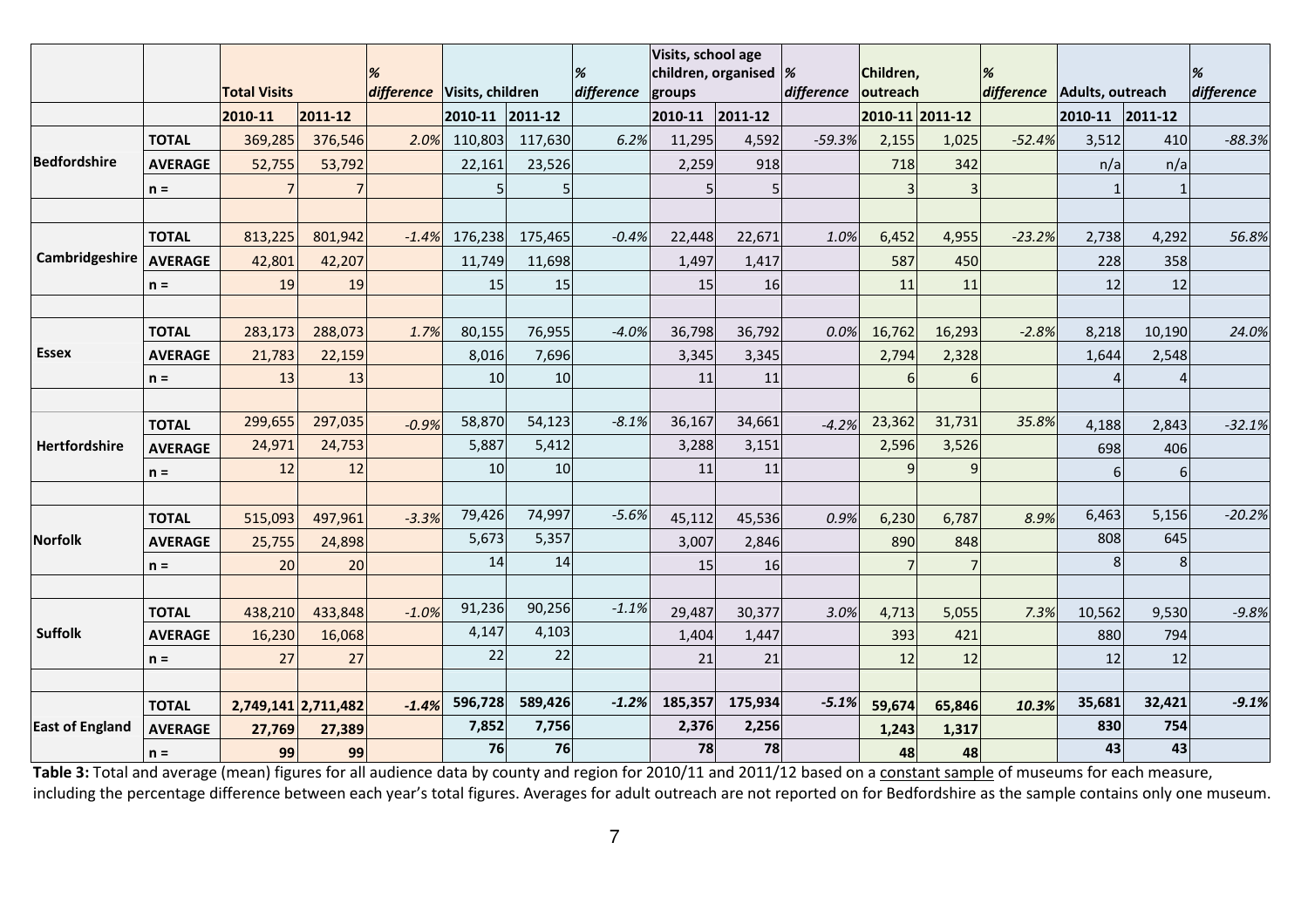## 2.1 Total Visits

 $\overline{a}$ 

There were 113 museums that provided data for this question, and they reported a total of 2.8 million visits in 2011-12, or a mean of 24,867 visits per museum (Table 2). In 2011, the total population for the region was 5.8 million<sup>2</sup>, which means that there was a museum visit for every other person in the region. This measure has remained the same for the past three years now, suggesting that museum visits are fairly stable in the region.

Although the total number of museums answering this question is broadly similar to last year (115 museums), the total number of visits is lower by approx. 200,000 partly because the Fitzwilliam Museum's figures have not been included this year. For this reason it is always advisable to look at changes in figures over time based on a constant sample.

There were 99 museums that were able to provide total visit figures for 2010-11 and 2011-12 and were fully open during both years. These show an overall reduction from 2,749,141 in 2010/11 to 2,711,482 in 2011/12, or a 1.4% decrease, although this is a very small reduction (Table 3). Many counties have seen a minor dip in total visits between the two years, such as Hertfordshire (-0.9%), Norfolk (-3.3%), Cambridgeshire (-1.4%) and Suffolk (-1.0%). Some of the reasons given for a drop in overall visitor numbers include the recession, reduced opening hours and budget cuts, fewer special events and poor weather, particularly a problem on event days at which larger numbers of visitors are expected. A sample of comments to support this includes:

"Lower figures in 2011-12 due to economic down-turn and fewer large-scale museum events" (Saffron Walden Museum: 19.7% drop in total visits from 17,978 in 2010-11 to 14,428 in 2011-12)

"In 2011 we had a festival which brought more visitors than in 2012 when there were just displays" (Diss Museum: 33.2% drop in total visits from 6,094 in 2010-11 to 4,069 in 2011-12).

"The weather seems to have the largest influence on visitor numbers to this Museum" (The Natural History Museum at Tring: 4.2% drop in total visits from 128,792 in 2010-11 to 123,434 in 2011-12).

"In June 2011 due to council cutbacks, the museum's opening hours were reduced from 6 days a week unto 4. The staff were also severely cut from 16 to 5" (Stevenage Museum<sup>3</sup>: a 47.3% decrease from 30,500 visits in 2010-11 to 16,077 visits in 2011-12).

"Due to budget cuts we had to close the museum an extra 1.5 days a week, now only open Tues - Thur and Sunday pm" (Mill Green Mill and Museum<sup>4</sup>, Welwyn Hatfield

<sup>&</sup>lt;sup>2</sup> Results released by the Office for National Statistics (<u>www.ons.gov.uk</u>) based on the 2011 census give the East of England population as being 5.8 million. It is recognised that not all of the reported visits to museums will have been made by people living within the region, and indeed some people may have made repeat visits. Nevertheless this comment is offered as an assessment of visits per head of population.

<sup>&</sup>lt;sup>3</sup> Stevenage Museum and <sup>3</sup> Mill Green Museum & Mill were not included in the constant sample calculations however. Their comments are included here to illustrate the effect reduced opening hours has on overall visits for the county/region.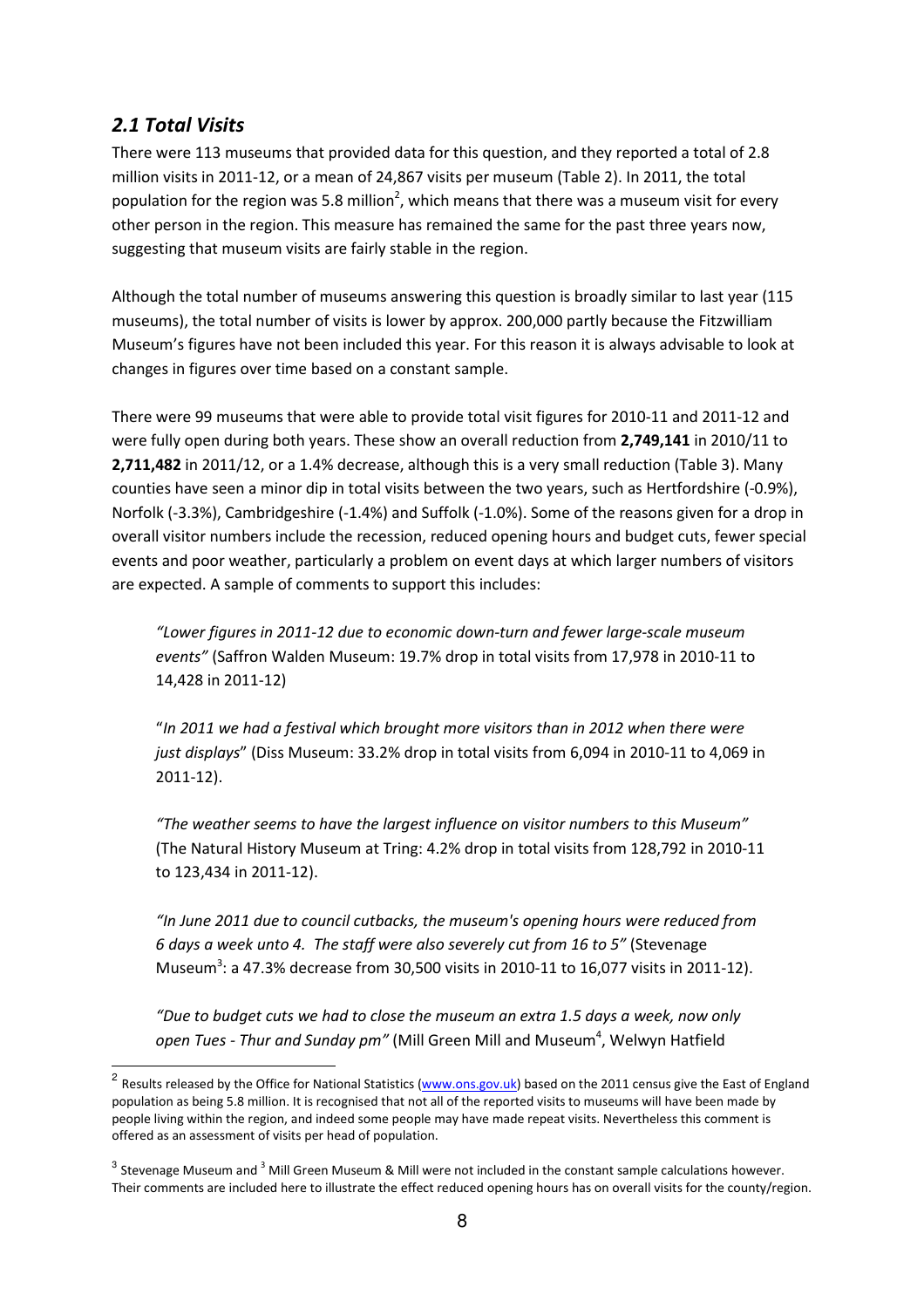Museum Service: a 35.8% decrease from 20,574 visits in 2010-11 to 13,210 visits in 2011-12).

The only counties to buck this trend were Essex (up 1.7%) and Bedfordshire (up 2.0%) (Table 3). In these counties, some museums reported the opposite good fortune, with special events, good weather and effective publicity boosting visitor numbers:

"The church and museum featured on TV 3 times - Songs of Praise, Country Tracks and Countryfile. New colourful external signage for the museum [was available] to put out when open. New professional curator in post - produced new family trails, Easter holiday trail, children's summer activities, and family focused exhibition" (John Bunyan Museum & Library: 26.0% increase in total visits from 4,247 in 2010-11 to 5,353 total visits in 2011-12).

"The figures shown [for total visits and total child visits] include two special weekend events when we have major fund raising attractions. Without these the total figures shown would only be around 5-10% of these totals. More frequent opening in 2012. Good weather on major event open days" (Stotfold Watermill and Nature Reserve: 17.6% increase in total visits from 17,000 in 2010-11 to 20,000 in 2011-12).

"Improved quality of the exhibitions. Increased opening hours and better marketing." The Fry Art Gallery: 72.6% increase in total visits from 6,255 in 2010-11 to 10,795 in 2011-12).

Additionally, the Polar Museum in Cambridge also reported a similar situation:

"The centenary of Captain Scott reaching the South Pole was celebrated in 2012 and the associated temporary exhibition and publicity boosted visitor numbers. Outreach activities for children began with a change of staff in 2011." Figures were up 35.9% from 38,158 visits in 2010-11 to 51,856 visits in 2011-12, although part of this increase will be due to the museum being partially closed in 2010-11.

## 2.2 Total visits by school age children in organised groups

 $\overline{a}$ 

The number of visits by school age children in organised groups (e.g. schools, after-school clubs) reported by 99 museums stands at 188,352, or a mean of 1,903 visits per museum (Table 2). This mean shows a drop when compared to that for 2010/11 (2,659), a trend which was first observed last year when comparing figures for 2009/10 and 2010/11. The largest drop, when based on a constant sample (Table 3), has been in Bedfordshire (-59.3%) and Hertfordshire (-9.9%) with other counties largely reporting very little difference over the two years, with the exception of Suffolk which saw a 2.6% increase. In Bedfordshire, the drop is wholly attributable to Luton Cultural Services Trust (Stockwood Discovery Centre & Wardown Park) whose figures for 2010-11 were unusually high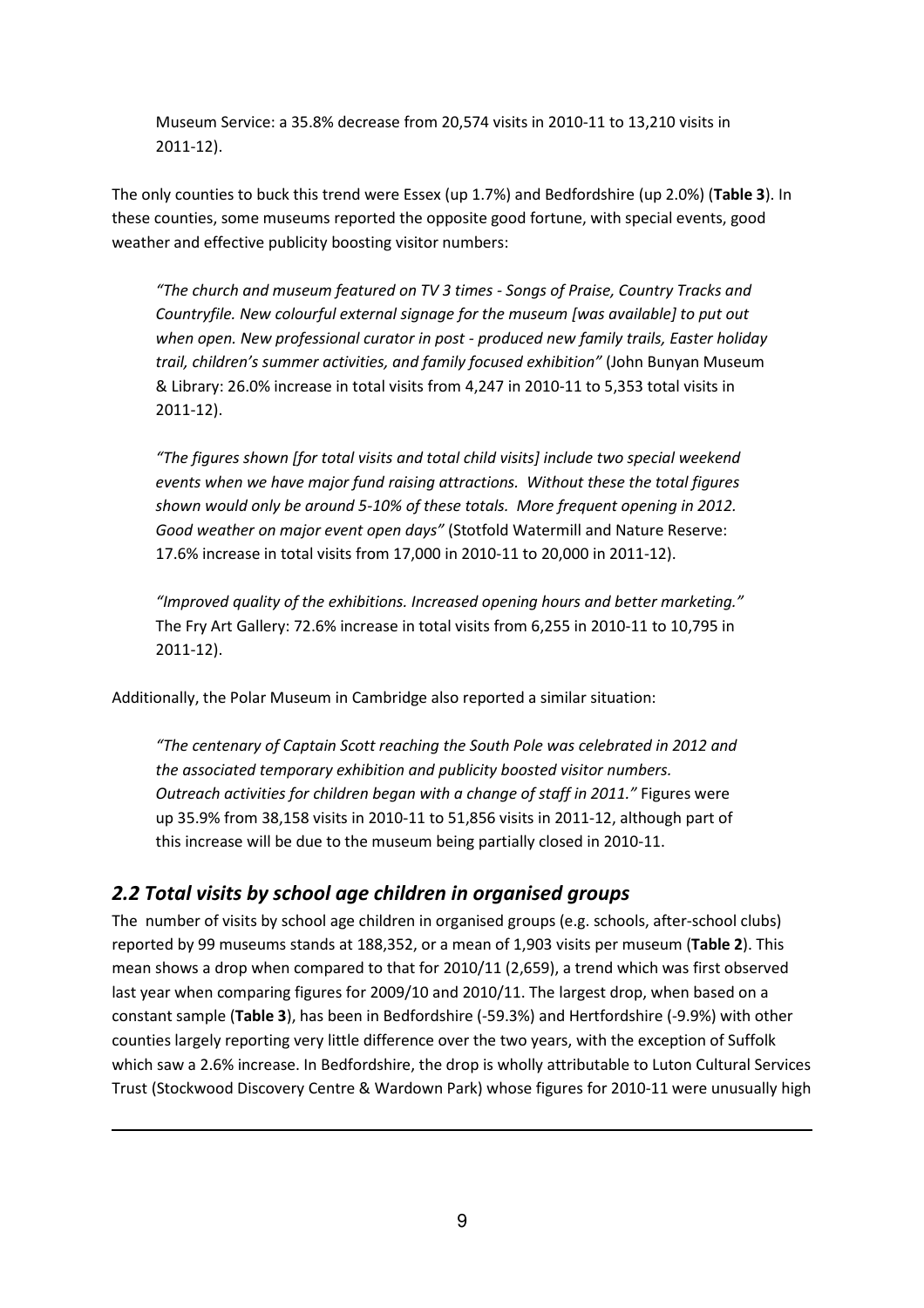and dropped by 66.4% in 2011-12 (from 10,454 to 3,514 visits) "due to a promotional offer we were able to provide to encourage schools visits"- this has therefore caused a one year peak. In Hertfordshire, all but four museums have seen a reduction although not all have provided comments to accompany these figures. North Hertfordshire Museum Service (which has seen an overall drop over the two years of 19.7% from 2,214 to 1,777 visits) has said that "we have noticed less uptake by schools of the museum workshops offered, which may be a result of financial constraints or other demands on resources" and Stevenage Museum has reported cutbacks in Council spending that has resulted in the Education Officer's hours being reduced from 5 days a week to just 2, "this has had a drastic result on the visitor figures". Their figures dropped by 60.1% from 4,116 visits in 2010-11 to 1,644 visits in 2011-12 (although their figures are not included in the constant sample).

In Suffolk (as in Norfolk, Essex and Cambridgeshire), there is a mixed picture with regard to change, with variation very much occurring at museum level. Nevertheless, one museum which reported an increase was Gainsborough's House with 318 to 764 visits over the two years (a 140.3% increase), attributed to "volunteers and freelance staff [who] helped to deliver a successful schools programme of visits."

Some museums in the region have reported the negative effects of increasing fuel costs on the number of visits by school parties:

"General cost of living rise and increasing petrol costs, especially for school coaches. More difficulties for secondary schools generally being able to take children on trips" (Imperial War Museum Duxford).

"Notable diminution in the number of schools taking children on outside visits" (East Anglia Transport Museum: 33.9% decrease in visits by school age children in organised groups, from 978 in 2010-11 to 646 visits in 2011-12).

Looking at the proportion of overall visits by school age children in groups made to museums with no separate room or space to offer such visitors, shows that they account for over 20% (40,621 visits) of the total number. Last year the comparable figure was almost 14%.

## 2.3 Total visits by children

The total number of visits by children in 2011/12 came to 617,816, with the mean measuring 7,620 visits per museum (79 museums). The highest means were recorded in Bedfordshire (23,526 visits per museum) and Cambridgeshire (11,129 visits per museum) and the lowest was in Suffolk (3,796 visits per museum) (Table 2). In Bedfordshire, the mean is being skewed by Luton Cultural Services Trust, its figures accounting for 95% of the total figure, and in Cambridgeshire the higher mean is due to large audiences at the Imperial War Museum in Duxford (a national museum) and the Sedgwick Museum of Earth Sciences.

Based on a constant sample, total visits by children have seen little change between 2010-11 and 2011-12 (Table 3), going from 596,728 to 589,426 visits (1.2% drop). The only county to have seen an increase in this time is Bedfordshire (up 6.2%). In this county, sites that are largely responsible for this are the John Bunyan Museum & Library, Stotfold Watermill & Nature Reserve and Stockwood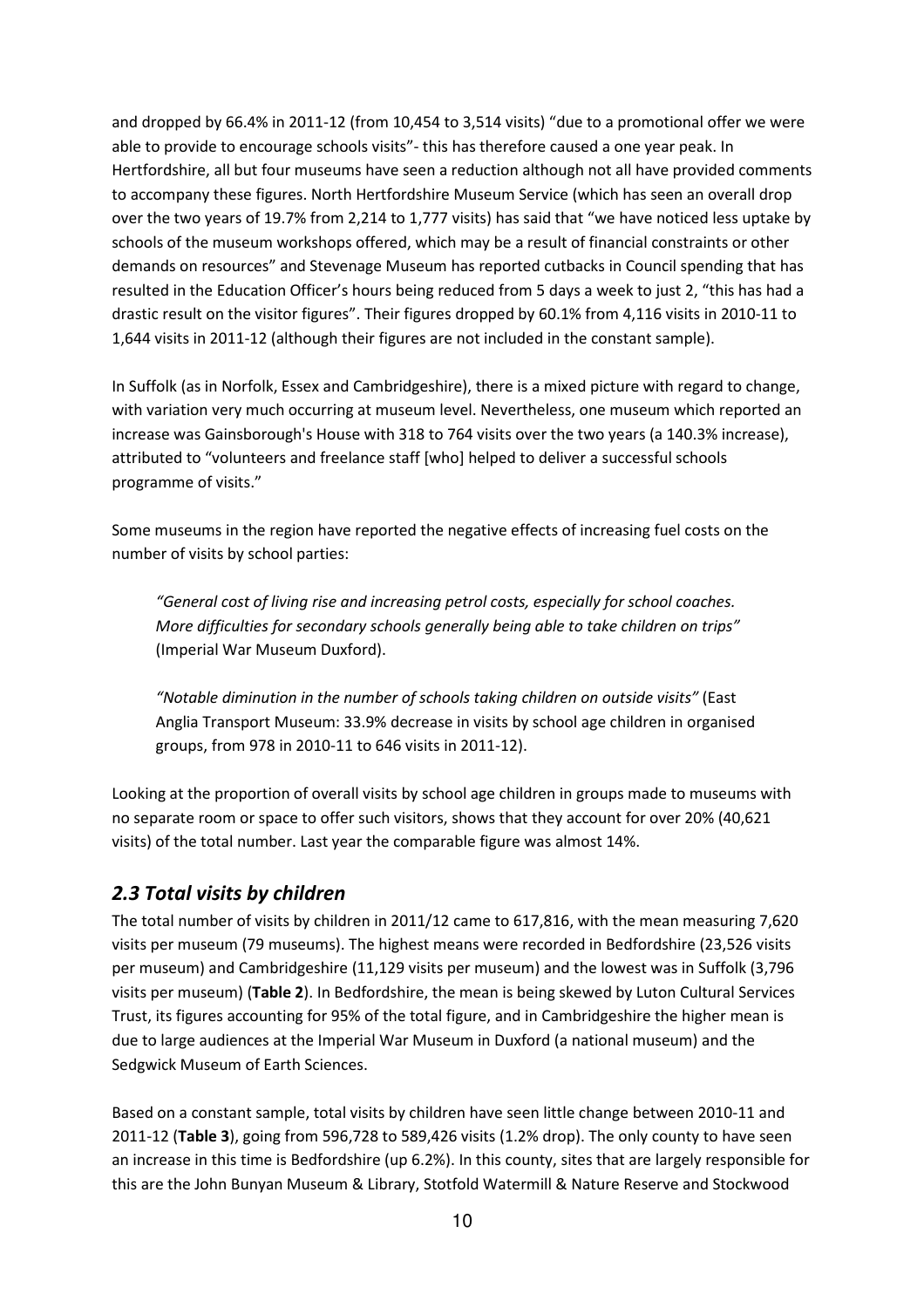Discovery Centre. Conversely, this measure shows a decrease over the two years in Hertfordshire (- 6.8%), Norfolk (-5.6%), Essex (-4.0%), Suffolk (-1.2%) and Cambridgeshire (0.4%).

Many of the reasons cited in Section 2.1 for an increase or decrease in overall visits also apply to any changes year-on-year with this measure at museum level.

## 2.4 Outreach with children

There were 68,931 instances of outreach with children in 2011-12, which equates to 1,149 per museum (based on a sample of 60 museums). By far, the highest means were in Hertfordshire (3,177 per museum) and Essex (2,384 per museum), and the lowest was in Bedfordshire (342 per museum) Table 2).

Using a constant sample, the total went from 59,674 instances of outreach with children in 2010-11 to 65,846 instances in 2011-12 (Table 3), this is a significant increase of 10.3%. Counties that witnessed an increase were Hertfordshire (35.8%), Norfolk (8.9%) and Suffolk (7.3%). The remaining three counties all saw a decrease, Bedfordshire by 52.4%, Cambridgeshire by 23.2% and Essex by 2.8%.

In Bedfordshire, Luton Cultural Services Trust commented that, "outreach figures were down in 2011/12 as we had a restructure of the team and could no longer support some of the activities we had before" (figures dropped by 56% from 1,945 in 2010-11 to 855 in 2011-12). In Cambridgeshire, the Cambridge and County Folk Museum stated that their "loans box usage by schools [had] dropped [therefore] affecting outreach numbers" (figures went from 1,800 to 1,321, a 26.6% reduction) and Ely Museum pointed out that a "special outreach project" in 2010-11 (when figures recorded were 1,657 and dropped to 1,070 the next year) had caused a one-off peak in that year. In Essex, Saffron Walden Museum pointed out that "lower [child outreach] figures in 2011-12 [were] due to [the] economic down-turn and fewer large-scale museum events [being put on]" (figures decreased by 92.5% from 4,000 to 300 over the two years).

Museums in Hertfordshire that increased their child outreach figures include North Hertfordshire Museum Service, St. Albans Museums, Dacorum Heritage Trust and Watford Museum. The only organisation of these to provide comments on their figures was North Hertfordshire Museum Service: "outreach service for schools is relatively new & has been growing year on year". Comparable museums in Norfolk were Diss Museum, Cromer Museum, Norwich Castle Museum & Art Gallery and Time & Tide Museum. Norwich Castle commented that education activities were doing well due to "ACE investment" but other museums did not provide any narrative for their figures. Suffolk Museums enjoying growing child outreach numbers were Halesworth and District Museum, National Horseracing Museum, Norfolk & Suffolk Aviation Museum, Orford Museum and Laxfield & District Museum. Orford Museum commented of its figures that "in 2011/12 [we] had more involvement because of 'The Museum in a drawer' project which was a funded project". Laxfield and District also provided an insight into why their child outreach figures had risen, but this is commented on in Section 2.5.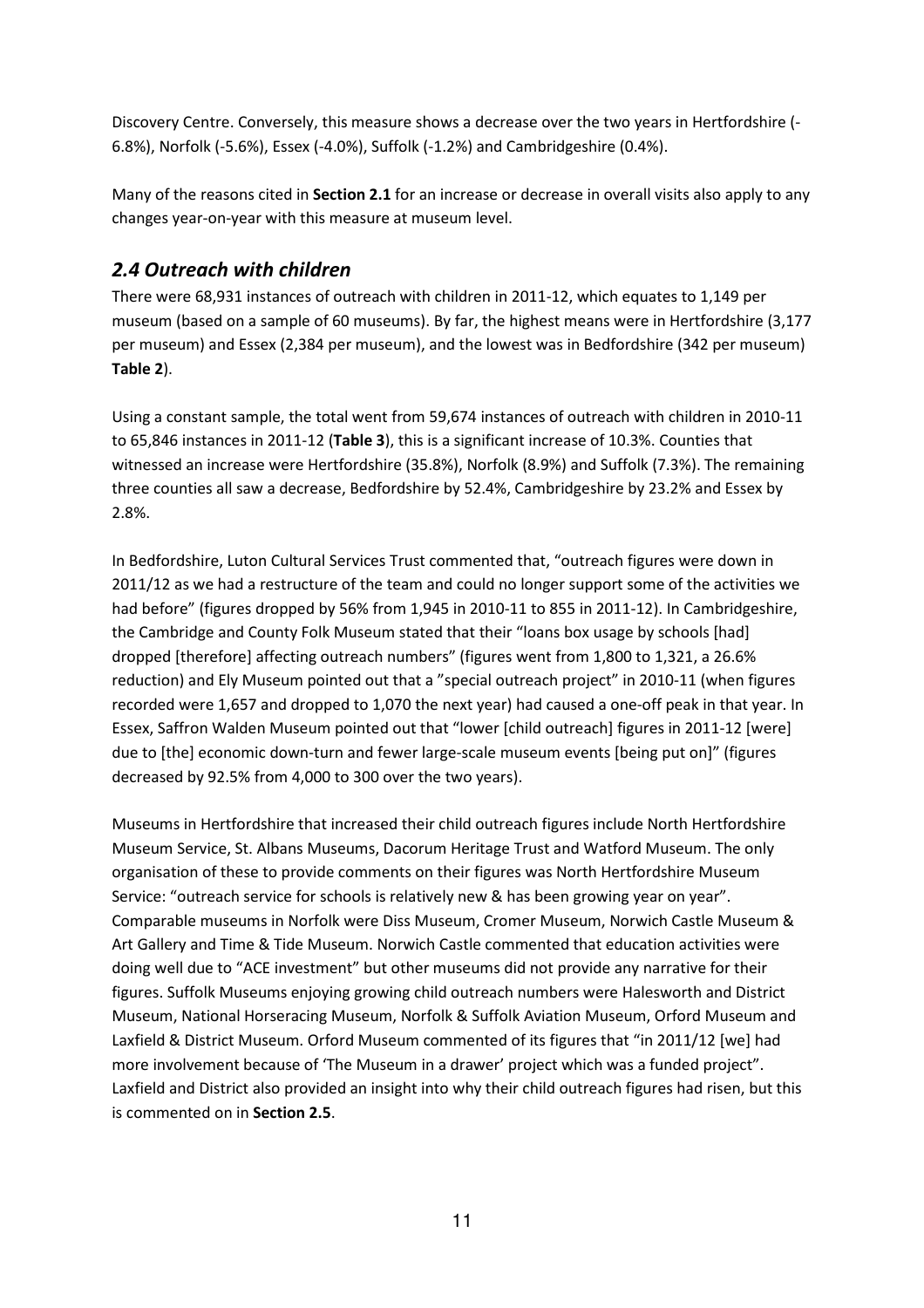## 2.5 Outreach with adults

Instances of outreach with adults totalled 54,644 in 2011-12 and the mean figure was 994 per museum (based on 55 museums) (Table 2). The highest means were in Essex (2,548 instances per museum) and the lowest in Cambridgeshire (358 instances per museum) and Hertfordshire (406 instances per museum). Bedfordshire cannot be counted in any average calculations as only one museum provided any data for this measure.

Based on a constant sample, this measure actually saw a significant drop of 9.1% over the two years between 2010-11 and 2011-12 (Table 3) from 35,681 instances to 32,421 instances. All but two counties reported quite noticeable reductions in their adults outreach figures, for instance: Bedfordshire (down 88.3%), Hertfordshire (down 32.1%), Norfolk (down 20.2%) and Suffolk (down 9.8%). In Bedfordshire, Luton Cultural Services Trust stated that this was due to staff resources being re-directed (see comment in Section 2.4) when figures dropped by 88.3% from 3,512 to 410. In Hertfordshire, North Hertfordshire Museums Service whose adult outreach decreased by 53.9% (from 2,058 to 948 instances) also stated that resources were re-directed towards "processing their collections in preparation for a new district museum ... ... [which meant that] less time and resources could be spent on outreach activities." In Suffolk, Haverhill & District Local History Centre pointed out that adult outreach figures had been particularly high in the previous year (measuring 1,805 instances) "due to a remembrance festival event organised jointly between us and Suffolk Family History Group". Instances of adult outreach then measured 260 in 2011-12. Any Norfolk museums that witnessed a decrease in this measure did not provide commentary to explain this trend.

Conversely, adult outreach was up 56.8% in Cambridgeshire and up 24.0% in Essex. In Cambridgeshire, Wisbech & Fenland Museum attributed this rise (of 382.7% from 127 to 613 instances over the two years) to a "number of reminiscence sessions" and Chatteris Museum stated that "increased usage of loans boxes gave rise in adult outreach from 2010/11 to 2011/12". Their figures rose over the two years by 345.9% from 85 to 379 instances of outreach contact with adults. In Essex, Colchester Castle (part of Colchester & Ipswich Museum Service) stated that they had hosted "more outreach events for adults in 2011/12", this resulted in figures increasing 17.9% from 3,425 instances in 2010-11 to 4,039 instances in 2011-12. Mersea Island Museum Trust boosted its figures by 200.0% from 60 to 180 instances and commented that "the increased adult outreach numbers have followed a deliberate policy of going out to give talks to community groups." One museum in Suffolk which bucked its county trend for decreasing adult outreach was Laxfield and District Museum which saw its figures rise by 36.0% from 250 in 2010-11 to 340 in 2011-12 because of concerted efforts: "the museum is increasingly planning outreach activities including exhibitions in the village hall, special days and coach outings."

## 2.6 Understanding patterns in audience figures

For the most part, many factors which affect changes in audience figures over time have already been discussed earlier in this section with regard to specific measures. However, there are some more general observations made by museums which are worth briefly reporting here.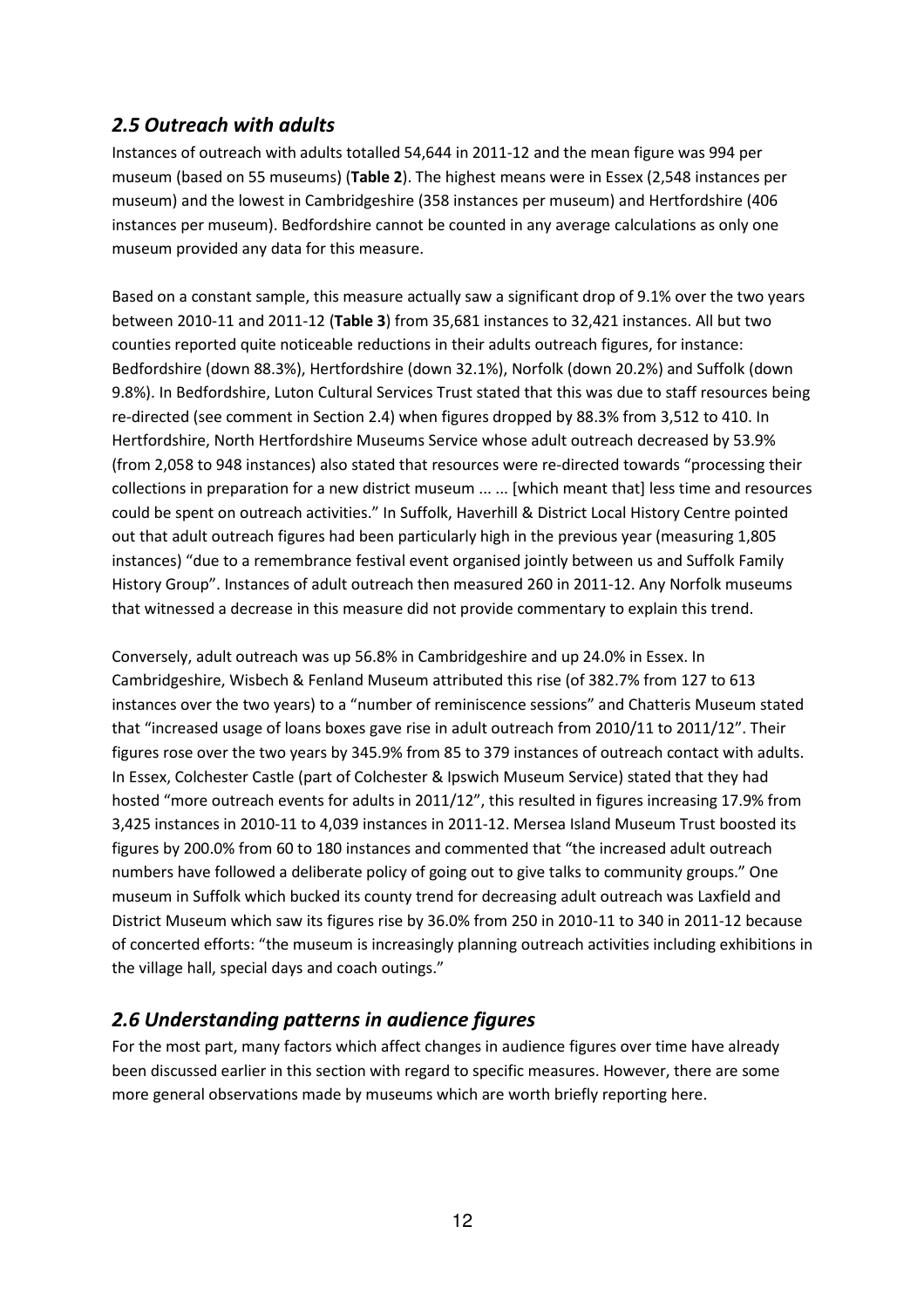Some increase in audience figures, particularly with regard to outreach, may be due to improved counting. For example, museums performing 'actual' rather than 'estimated' counts, or counting audiences in a more precise way:

"[We now have] improved counting - figures now exclude 'free entry' by children, Friends, Enquirers" (Ashwell Village Museum, Hertfordshire)

As has been mentioned in previous reports, an injection of resources, whether financial or staff time, also has a positive effect on audience numbers. Conversely, where this is withdrawn, numbers then suffer (as reported above for some museums).

Some museums reported negative effects on their visitor figures from competing with wider 2012 events, such as The Queen's Jubilee or the London Olympic and Paralympic Games:

"Visitors in 2011 to the Olympic Park while being built and the economic [downturn] reduced our coach parties but [we have] slightly improved our visitor numbers now that the Olympic Park is now built and closed for visitors" (HMS Ganges Association Museum).

"[There has been an] adverse effect [on visitor numbers because] of [the] Jubilee celebrations and both Olympics versions" (Leighton Buzzard Railway Museum).

"[Visitor numbers are down because of the] Diamond Jubilee Celebrations [and] Olympic Games"

(Maldon District Museum).

# 3. Museum Resources (Financial, Staff and Volunteers)

As has been noted in the Benchmarking reports for the previous two years, financial information is provided at museum level where such museums operate as 'single' organisations, but where part of a larger museum service or trust comprising two or more museums, financial information is given for the pair/group of museums as a whole. Museums do not all operate to the same financial year, and this should be borne in mind when interpreting any results. Due to the complexities of creating a constant sample, any financial comparisons made year-on-year are based on averages (means) instead.

Extra guidance has been provided this year to define those figures which can and cannot be included, mainly for 'total expenditure costs' but there still may be an element of subjectivity introduced to answers in this area. Whilst care has been taken to ensure that the breakdown of financial information is as simple as possible, it is clear that accounting arrangements vary enormously between museums because of the varied nature of their governance. In some cases, museums find it very difficult to separate out their own expenditure or income when they are part of a larger organisation. Care should therefore be taken when using or reporting on these figures.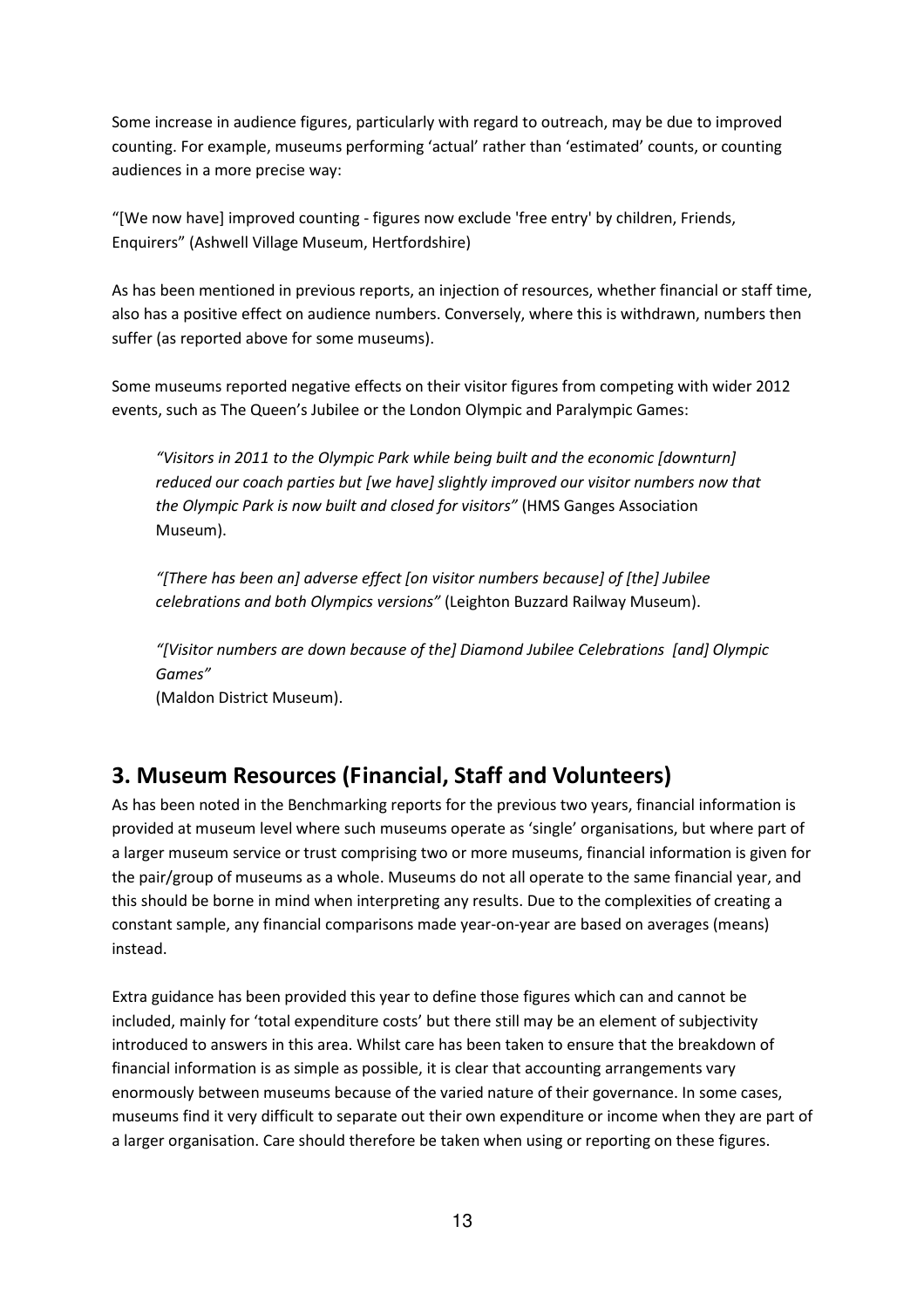All figures reported in this section for 2011/12 can be found in Table 4. It should also be noted that some Bedfordshire figures may be artificially high this year because of how Luton Cultural Services Trust reports its finances: "Total expenditure includes expenditure for the Schools library service which transferred to Museums [in] 2011/12. Schools income includes Museums schools service and schools library service income."

## 3.1 Total Expenditure and Staff Costs

Expenditure in the region for the year 2011-12 totalled £24.9 million as reported by 103 museums. The mean expenditure figure therefore equates to £241,107. In 2010-11, the mean figure was £213,319 (106 museums) and in 2009-10 was £258,846 (93 museums). This demonstrates a fairly stable picture over the past three years.

On average, expenditure was highest in Norfolk (£399,633 per museum), Bedfordshire (£349,424 per museum) and Essex (£324,170 per museum) and lowest in Suffolk (£95,228 per museum), this is explained by the points made on p.2 relating to the relative 'size' of museums in each county (both in terms of audience numbers and operating budget).

Total staff costs in the region amounted to just over £16.5 million (97 museums), which on average equates to £171,005 per museum. In 2010/11 and 2009/10 the comparable means were respectively £281,075 per museum (72 museums) and approximately £230,000 per museum (63 museums). This may suggest that fewer staff are now employed by the region's museums. However, this does not seem to be the case (see Section 3.5). The difference in the mean figure for staff costs between 2010-11 and 2011-12 may be due instead to the gap in data for the Fitzwilliam this year which usually reports the highest staff costs in the region.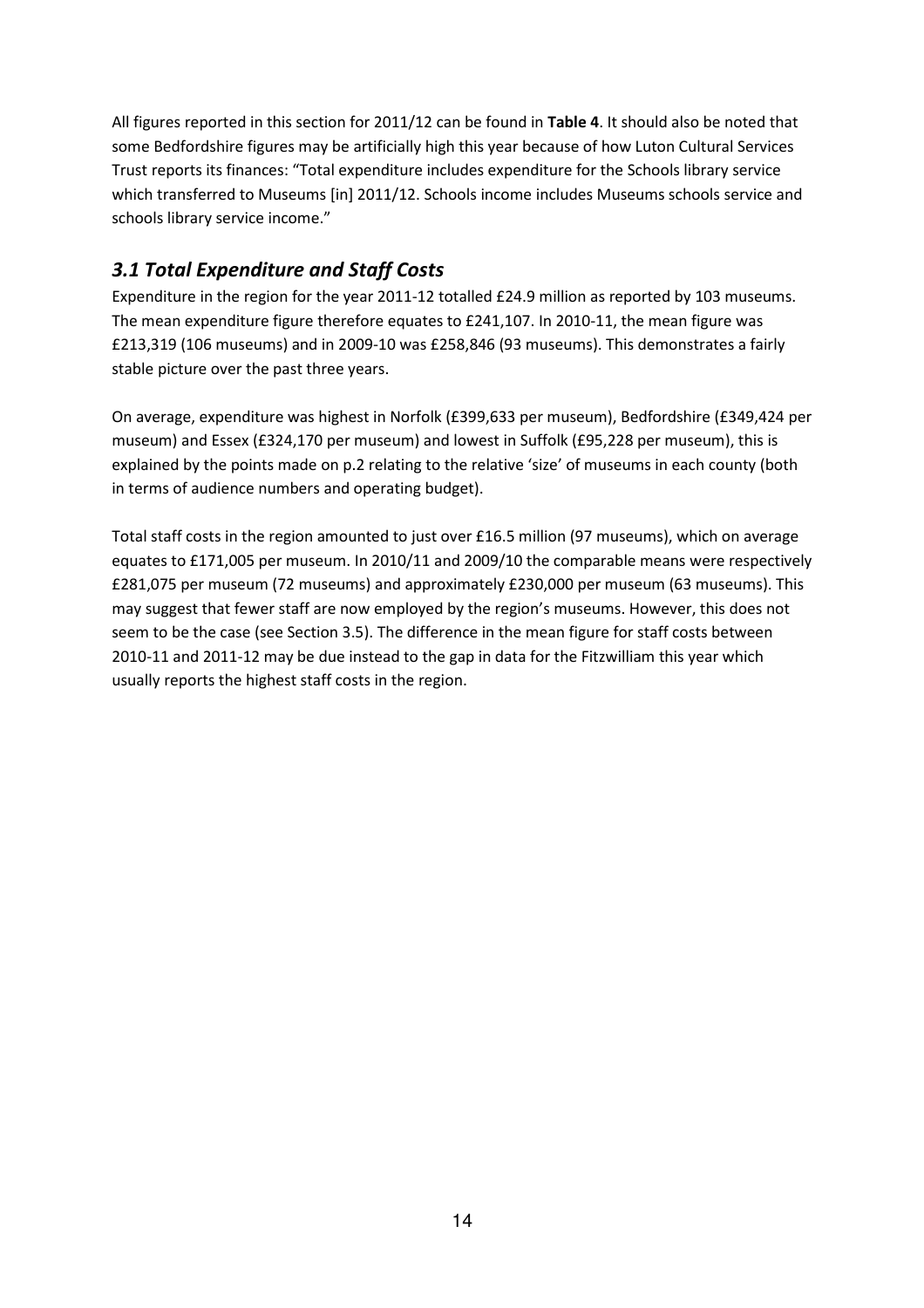|                           |                | <b>Total annual</b><br><b>EXPENDITURE</b> | <b>Total STAFF</b><br>costs | <b>Total annual</b><br><b>INCOME</b> | <b>Total</b><br>additional<br><b>PROJECT</b><br><b>INCOME</b> | <b>Total annual</b><br>income,<br><b>RETAIL SALES GIVING</b> | <b>Total annual</b><br>income,<br>DONATIONS/<br><b>CHARITABLE</b> | <b>Total annual</b><br>income,<br>EVENTS /<br><b>HOSPITALITY</b> | <b>Total</b><br>annual<br>income,<br><b>SCHOOLS</b> | No. FTE<br>paid staff<br>(not<br>project<br>funded) | No. FTE paid<br>staff (project<br>funded) | No. of<br>volunteers | No. volunteer<br>hrs / annum |
|---------------------------|----------------|-------------------------------------------|-----------------------------|--------------------------------------|---------------------------------------------------------------|--------------------------------------------------------------|-------------------------------------------------------------------|------------------------------------------------------------------|-----------------------------------------------------|-----------------------------------------------------|-------------------------------------------|----------------------|------------------------------|
|                           | <b>TOTAL</b>   | £2,096,544                                | £1,340,028                  | £456,472                             | £772,602                                                      | £318,776                                                     | £26,102                                                           | £67,321                                                          | £205,939                                            | 26.9                                                | 22.6                                      | 447.0                | 44,757.0                     |
| <b>Beds</b>               | <b>AVERAGE</b> | £349,424                                  | £223,338                    | £76,079                              | £128,767                                                      | £53,129                                                      | £4,350                                                            | £13,464                                                          | £51,485                                             | 9.0                                                 | 11.3                                      | 63.9                 | 6,393.9                      |
|                           | $n =$          | 6                                         | 6                           | 6                                    | 6                                                             | 6                                                            | 6                                                                 |                                                                  | $\boldsymbol{\Delta}$                               |                                                     | $\overline{2}$                            |                      |                              |
|                           | <b>TOTAL</b>   | £4,144,023                                | £4,328,637                  | £6,107,835                           | £651,226                                                      | £318,756                                                     | £644,492                                                          | £2,237,992                                                       | £99,415                                             | 177.9                                               | 17.1                                      | 1,009.0              | 105,961.0                    |
| Cambs                     | <b>AVERAGE</b> | £218,106                                  | £240,480                    | £339,324                             | £40,702                                                       | £18,750                                                      | £33,921                                                           | £149,199                                                         | £7,101                                              | 11.9                                                | 2.1                                       | 53.1                 | 5,886.7                      |
|                           | $n =$          | 19                                        | 18                          | 18                                   | 16                                                            | 17                                                           | 19                                                                | 15                                                               | 14                                                  | 15                                                  | 8                                         | 19                   | 18                           |
|                           | <b>TOTAL</b>   | £4,538,374                                | £2,706,973                  | £2,056,680                           | £583,588                                                      | £190,507                                                     | £106,518                                                          | £60,986                                                          | £95,692                                             | 53.4                                                | 11.5                                      | 595.5                | 21,689.9                     |
| Essex                     | <b>AVERAGE</b> | £324,170                                  | £225,581                    | £158,206                             | £58,359                                                       | £14,654                                                      | £8,194                                                            | £6,099                                                           | £8,699                                              | 5.3                                                 | 1.6                                       | 45.8                 | 1,668.5                      |
|                           | $n =$          | 14                                        | 12                          | 13                                   | 10                                                            | 13                                                           | 13                                                                | 10                                                               | 11                                                  | 10                                                  | 7                                         | 13                   | 13                           |
|                           | <b>TOTAL</b>   | £2,018,875                                | £869,375                    | £432,581                             | £69,724                                                       | £51,411                                                      | £58,266                                                           | £20,741                                                          | £44,874                                             | 24.7                                                | 2.7                                       | 471.0                | 44,862.3                     |
| <b>Herts</b>              | <b>AVERAGE</b> | £144,205                                  | £62,098                     | £30,899                              | £5,810                                                        | £4,284                                                       | £4,482                                                            | £2,305                                                           | £4,079                                              | 2.5                                                 | 0.7                                       | 36.2                 | 3,204.5                      |
|                           | $n =$          | 14                                        | 14                          | 14                                   | 12                                                            | 12                                                           | 13                                                                | 9                                                                | 11                                                  | 10                                                  | $\overline{a}$                            | 13                   | 14                           |
|                           | <b>TOTAL</b>   | £7,156,272                                | £4,133,874                  | £2,501,248                           | £2,853,630                                                    | £292,850                                                     | £82,451                                                           | £22,528                                                          | £84,245                                             | 133.1                                               | 34.4                                      | 881.0                | 52,651.0                     |
| <b>Norfolk</b>            | <b>AVERAGE</b> | £298,178                                  | £179,734                    | £104,219                             | £129,710                                                      | £12,202                                                      | £3,435                                                            | £1,126                                                           | £4,434                                              | 7.8                                                 | 2.9                                       | 36.7                 | 2,289.2                      |
|                           | $n =$          | 24                                        | 23                          | 24                                   | 22                                                            | 24                                                           | 24                                                                | 20                                                               | 19                                                  | 17                                                  | 12                                        | 24                   | 23                           |
|                           | <b>TOTAL</b>   | £2,475,940                                | £1,492,236                  | £1,591,865                           | £792,121                                                      | £454,840                                                     | £494,219                                                          | £59,384                                                          | £50,202                                             | 70.2                                                | 12.1                                      | 1,475.5              | 143,027.3                    |
| Suffolk                   | <b>AVERAGE</b> | £95,228                                   | £62,177                     | £58,958                              | £36,006                                                       | £18,194                                                      | £20,592                                                           | £3,125                                                           | £2,391                                              | 6.4                                                 | 2.4                                       | 52.7                 | 5,297.3                      |
|                           | $n =$          | 26                                        | 24                          | 27                                   | 22                                                            | 25                                                           | 24                                                                | 19                                                               | 21                                                  | 11                                                  | 5                                         | 28                   | 27                           |
|                           | <b>TOTAL</b>   |                                           | £22,430,028 £14,871,123     | £13,146,681                          | £5,722,891                                                    | £1,627,140                                                   | £1,412,048                                                        | £2,468,952                                                       | £580,367                                            | 486.1                                               | 100.4                                     | 4,879.0              | 412,948.5                    |
| East of<br><b>England</b> | <b>AVERAGE</b> | £217,767                                  | £153,311                    | £128,889                             | £65,033                                                       | £16,775                                                      | £14,263                                                           | £31,653                                                          | £7,255                                              | 7.4                                                 | 2.6                                       | 46.9                 | 4,048.5                      |
|                           | $n =$          | 103                                       | 97                          | 102                                  | 88                                                            | 97                                                           | 99                                                                | 78                                                               | 80                                                  | 66                                                  | 38                                        | 104                  | 102                          |

Table 4: Summary of total and mean figures for 'Resources' (financial, staff and volunteers) by county and region.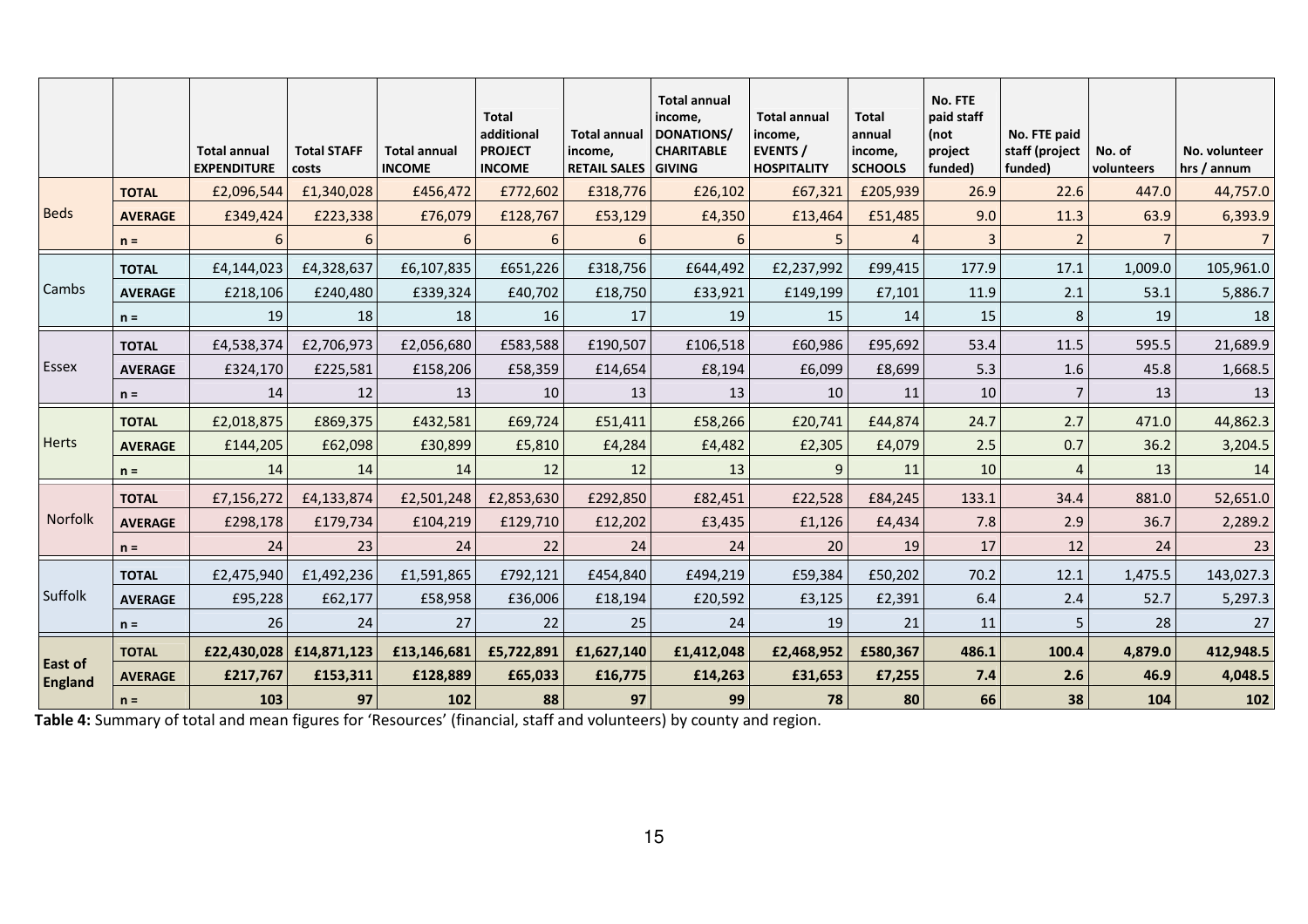## 3.2 Annual Income and Project Income

Total annual income (not including time-specific project grants) for the region's museums came to £13.6 million, or £133,464 per museum (based on a sample of 102 museums). In 2010/11 and 2009/10 this same measure recorded respectively £19.1 million in total or a mean of £177,408 (for 108 museums) and £16.8 million in total or a mean of £176,848 (for 95 museums). Even taking into account missing figures for the Fitzwilliam (usually around £4 million), it does still suggest that income has fallen this year. Highest average income was recorded in Cambridgeshire (£339,324 per museum) and Essex (£158,206) and lowest average income was recorded in Hertfordshire (£30,899) and Suffolk (£58,958).

Income provided by time-specific grants ('additional project income') totalled £6.4 million (or £74,925 per museum on average, based on a sample of 86 museums). This figure shows a noticeable reduction of at least 50% compared with previous years where the totals amounted to £14.4 million or £161,380 per museum (based on a sample of 89 museums in 2010-11) and almost £11 million or £151,739 per museum (based on a sample of 72 museums in 2009/10).

The highest averages in 2011-12 were recorded in Norfolk (£129,710) and Bedfordshire (£128,767) and the lowest in Hertfordshire (£5,810). Overall then, the picture is that museums are in receipt of smaller amounts of project funding, and this is most likely the result of the economic downturn as potential sources of investment become less available.

Although the list of different funding sources is not quite as long this year as it has been in the previous two years, museums from across the region have still benefitted through support from a wide range of funding bodies.

#### Local government grants and sponsorship

Very many museums mentioned 'council funding' or support from their 'local authority' but those that were specifically cited included:

- Bedfordshire County Council
- Cambridgeshire County Council
- City of Ely Council
- Forest Heath District Council
- Hertfordshire County Council
- Norfolk County Council (including 'Norfolk Museums Service' and 'North American Connection Grant')

#### Central Government

- Department for Culture Media and Sport (DCMS)
- Foreign and Commonwealth Office (FCO)
- Ministry of Defence (MoD)

#### Arts/Heritage Funding

Some of those included below can also be considered under the heading of 'charitable giving' but have been included here as they specifically relate to the heritage sector.

• The Arts Council (see also 'Renaissance' and 'SHARE' below)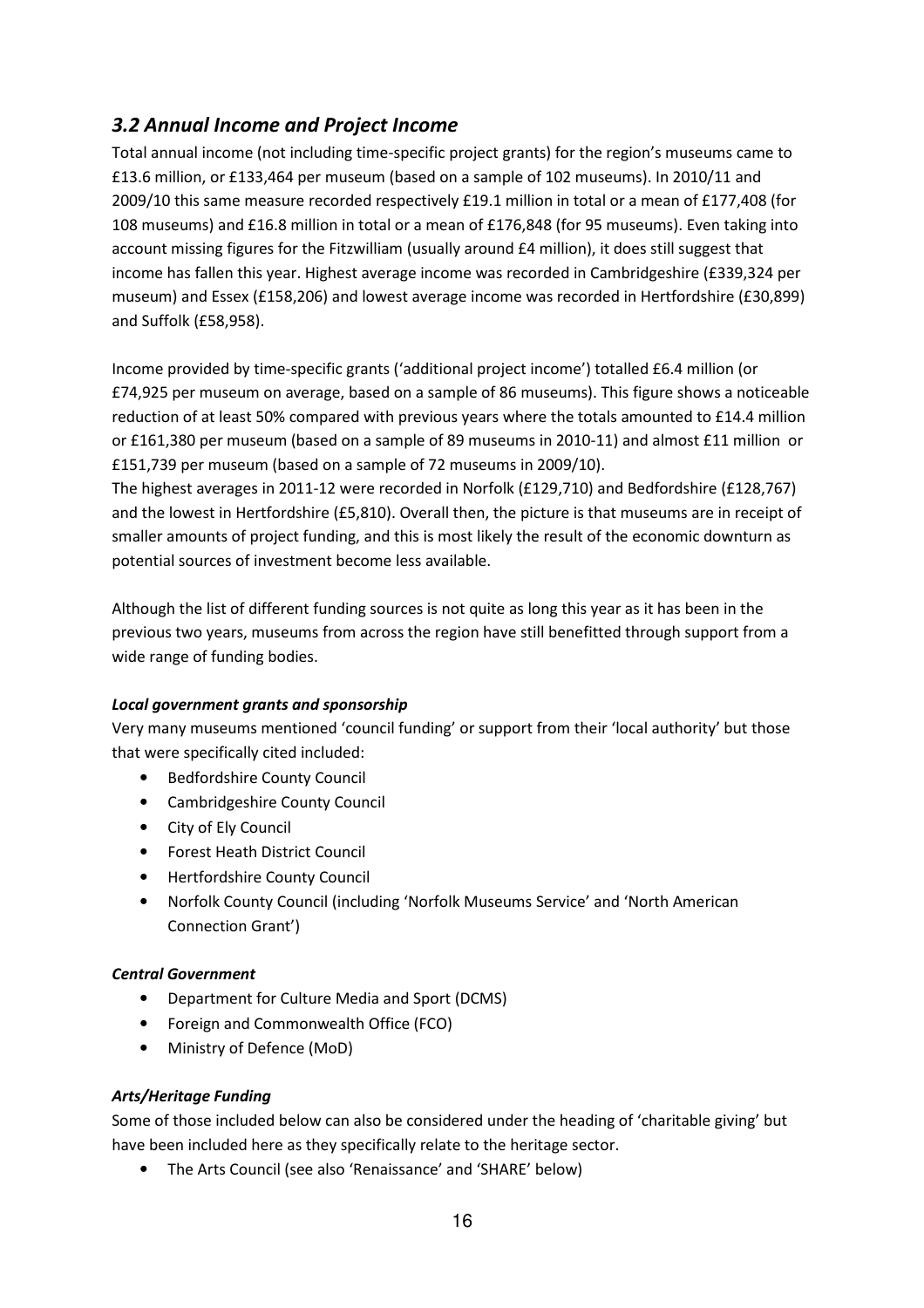- The Art Fund
- English Heritage
- Heritage Lottery Fund
- National Museums (e.g. British Museum, the Victoria & Albert Museum)
- PINTA museum acquisition funding (Modern and Contemporary Latin American Art)
- PRISM
- Renaissance
- SHARE Museums East (Effective Museums Programme mentioned by a couple of museums)

#### County level museum funding / partnerships:

- Greater Fens Museum Project
- Museums in Essex Committee (MIEC)

#### University grants:

• University of Cambridge: School of the Humanities and Social Science

#### European Funding:

• TCHC (a European Social Fund Community Grant)

#### Charitable Giving

A very large proportion of museums mentioned funding from their Museum Friends or Society as well as local charities, 'private sponsorship', 'donations' and 'legacies'. Specifically noted were the following sources of charitable trusts or funds:

- Cadogan Charity
- Esmée Fairbairn
- Headley Trust (Sainsbury Family Charitable Trust)
- Home of Horseracing Trust
- Landfill Communities Fund
- Letchworth Garden City Heritage Foundation
- Letchworth Garden City Society
- Payne-Gallwey Charitable Trust
- Royal Society
- Sheringham Shoal Community Fund
- Thomas Parsons Charity
- William Delafield Trust
- Wolfson Trust
- WREN

#### Businesses:

A small number of museums reported that they had received 'commerical sponsorship'. Organisations specifically mentioned were:

- Linklaters LLP
- National Grid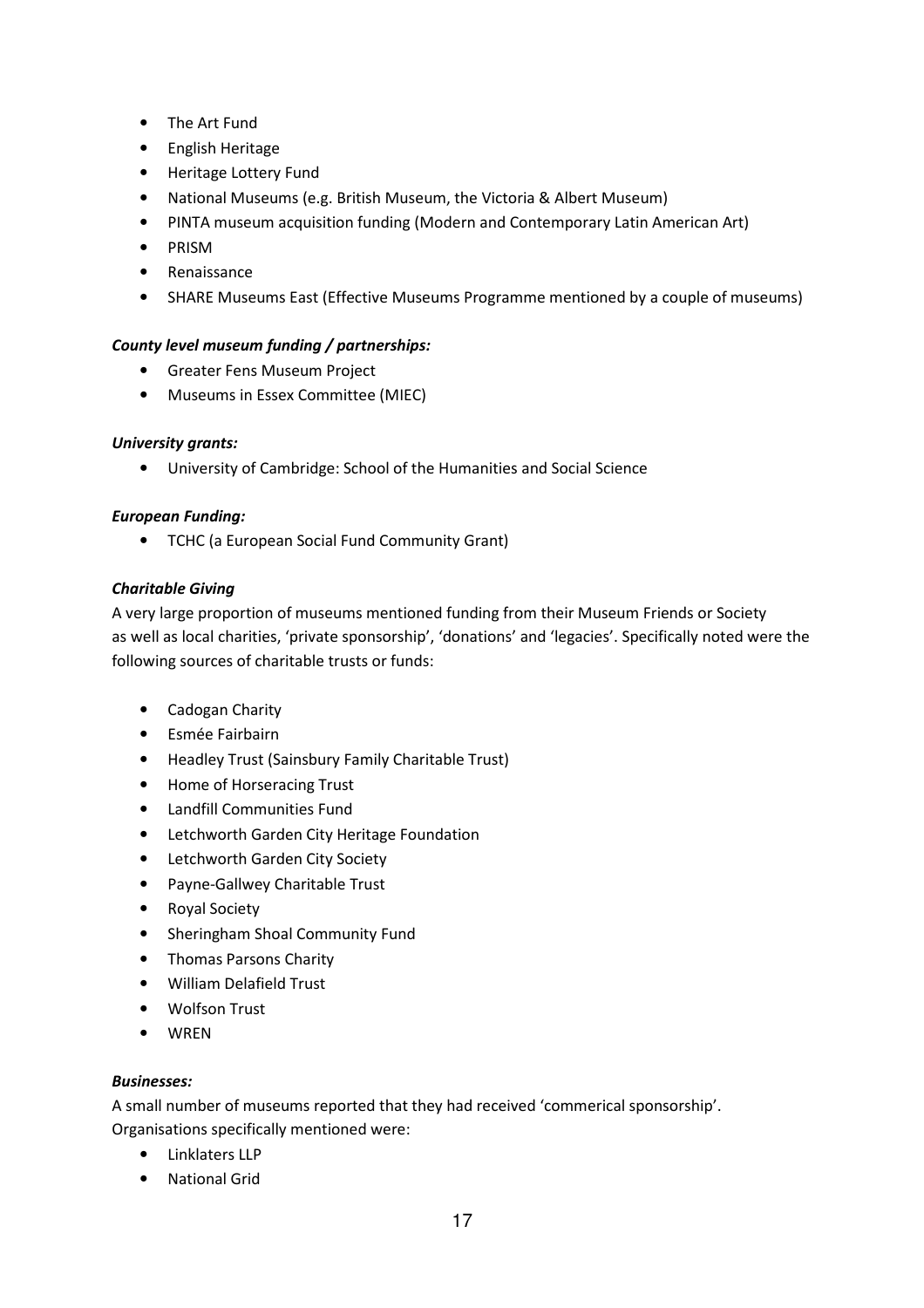## 3.3 Income from retail spend, schools and events /hospitality

Income from retail spend reached £1.6 million (in 2011/12 the exact figure was £1,627,140 and in 2010/11 it was £1,954,141). The mean figure for this year is £16,775 per museum (97 museums) and for last year was £19,348 per museum (101 museums) suggesting that income from retail sales has dropped in the last year. This measure was not collected prior to last year.

On average, retail spend per visit was highest in Bedfordshire (£53,129 per museum) and Suffolk (£18,194 per museum), owing to large figures supplied by Luton Cultural Services Trust and the National Horseracing Museum.

Income from other sources, namely schools and events / hospitality were not collected prior to this year, therefore no comparison can be drawn with earlier figures. Income from schools totalled £789,106, which equates to a mean of £9,989 per museum (based on there being 79 museums in the sample). On average, this income was highest in Bedfordshire at £51,485 per museum, Essex at £8,699 per museum and Cambridgeshire at £7,101 per museum.

#### It was lowest in Suffolk at £2,391 per museum.

In Bedfordshire, the mean figure is artificially high because it is being skewed by Luton Cultural Services Trust which has recently incorporated the 'Schools Library Service' and whose finances cannot be separated from the two museums reported on here.

Income from events / hospitality came to a total of nearly £2.5 million, the mean being £32,236 per museum (for a sample of 77 museums). On average, this income was highest in Cambridgeshire, at £149,199 per museum, and Bedfordshire at £13,464 per museum. The Cambridgeshire figure is being skewed by data for the Imperial War Museum, Duxford, whose income from this source is particularly high. On average, income from events is lowest in Norfolk, at £1,882 per museum.

## 3.4 Income from donations / charitable giving

Donations brought in £1.4 million in total, this worked out to a mean figure of £14,263 for museums in the region (based on 99 museums). On average, this figure was highest in Cambridgeshire (£33,921 per museum) and Bedfordshire (£26,102 per museum) and lowest in Norfolk (£3,435 per museum). Looking back at historic data suggests that income from charitable giving has in fact increased over time. In 2008-09, the last time this measure was collected, total income from donations came to £880,257 for 96 museums, which makes a mean of £9,169 per museum. In 2007- 08 comparable figures were £733,674 (total) and £8,839 (mean, based on a sample of 83 museums).

## 3.5 Paid staff

In 2011-12 there were a total of 567 FTE staff (counting both project and non-project funded staff) for 67 museums. This works out as a mean of 8.5 FTE staff per museum. In 2010-11 the comparable mean was 8.8 FTE staff per museum (where there were 654 FTE staff reported for 74 museums), which is not a significant difference.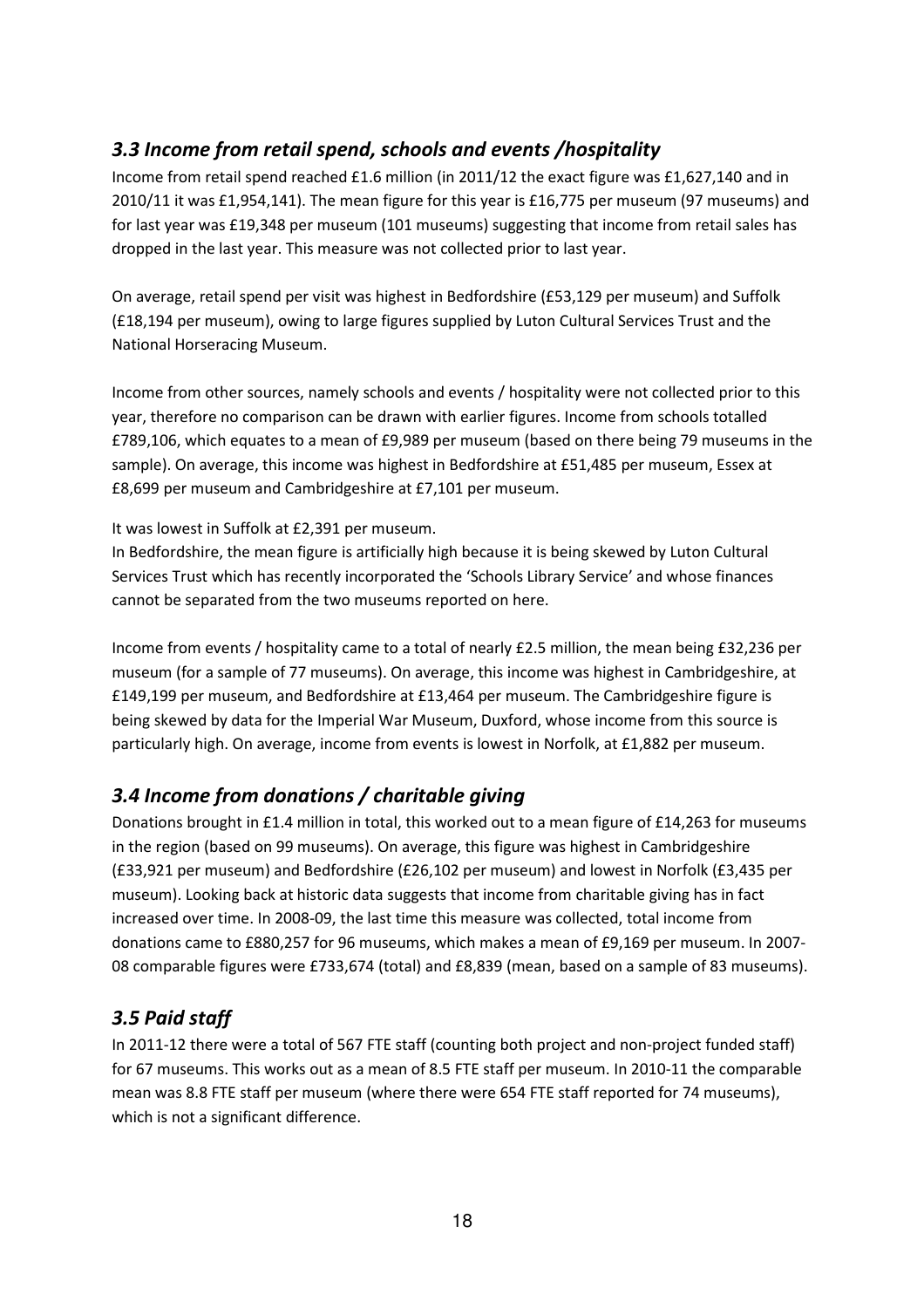## 3.6 Volunteers

There were a total of 4,879 volunteers working in 104 museums in 2011-12. This makes a mean of 47 volunteers per museum. In 2010-11, 2009-10 and 2008-09 the comparable mean figures per museum were respectively 43.1 volunteers, 42.5 volunteers and 51 volunteers. This therefore shows a very stable picture with regard to volunteer numbers in the region over the last four years at least.

Furthermore, 102 museums indicated that their volunteers had devoted a total of 412,949 hours, or 4,049 hours per museum. In 2010-11, 2009-10 and 2008-09 the comparable means were 4,171, 5,305 and 3,472 hours per museum. The mean number of hours given by volunteers in 2011-12 is highest in Bedfordshire (6,394 hours), Cambridgeshire (5,887 hours) and Suffolk (5,297 hours).

Based on the same guidance from Volunteer England that has been used in previous Benchmarking reports, it is possible to assign a financial value to the work carried out by volunteers. In this instance, 412,949 hours equates to a substantial **£3.8 million invested in museums** in the East of England in 2011/12<sup>5</sup>. This figure is likely to be an underestimate of the actual total, since there are more regional museums being supported by volunteers than were counted by this survey. Additionally, Norfolk Museums & Archaeology Service, one of the largest museum services in the region which took part in the survey, was not able to provide the total number of hours given by volunteers; their figures would add substantially to the financial investment cited above.

## 3.6 Visits per hour

Figures ranged amongst the 111 museums which provided data from less than 1 visit per hour up to 156 visits per hour, this can be explained by a wide variety of reasons and is not necessarily a fair way to compare museums. Instead, the calculation is included to assess whether or not there has been any change year-on-year with regard to the volume of visiting over an hourly period. This year, the mean number of visits per hour in the region was 20, and in previous years was 20.6 (2010-11, for 106 museums), 15.5 (2009-10, for 103 museums) and 15.3 visits per hour (2008-09, for 101 museums). It is likely to have measured around 21 visits per hour for the last 2 years given that there has been a good response rate to the survey both years by museum services which tend to record a figure for this measure.

## 3.7 Cost per visit

 $\overline{\phantom{0}}$ 

Cost per visit varies significantly from museum to museum because of the different nature of these organisations (e.g. it would not be fair to compare a large local authority museum or museum service with a small volunteer-run museum). Overall, the average cost per visit for the region came to £7.98, based on a sample of 113 museums). In 2010-11 and 2009-10 comparable figures respectively were £11.04 (91 museums) and £8.06 (95 museums), showing some fluctuation over time.

<sup>&</sup>lt;sup>5</sup> The exact figure is £3,861,068. Based on advice from Volunteer England, when working out an hourly rate it is best to take a value between the national minimum wage (£6.08 for workers over 21 from October 2011) and the median hourly wage (£12.62 in April 2011, Office for National Statistics). In this instance, the hourly rate was therefore taken to be £9.35.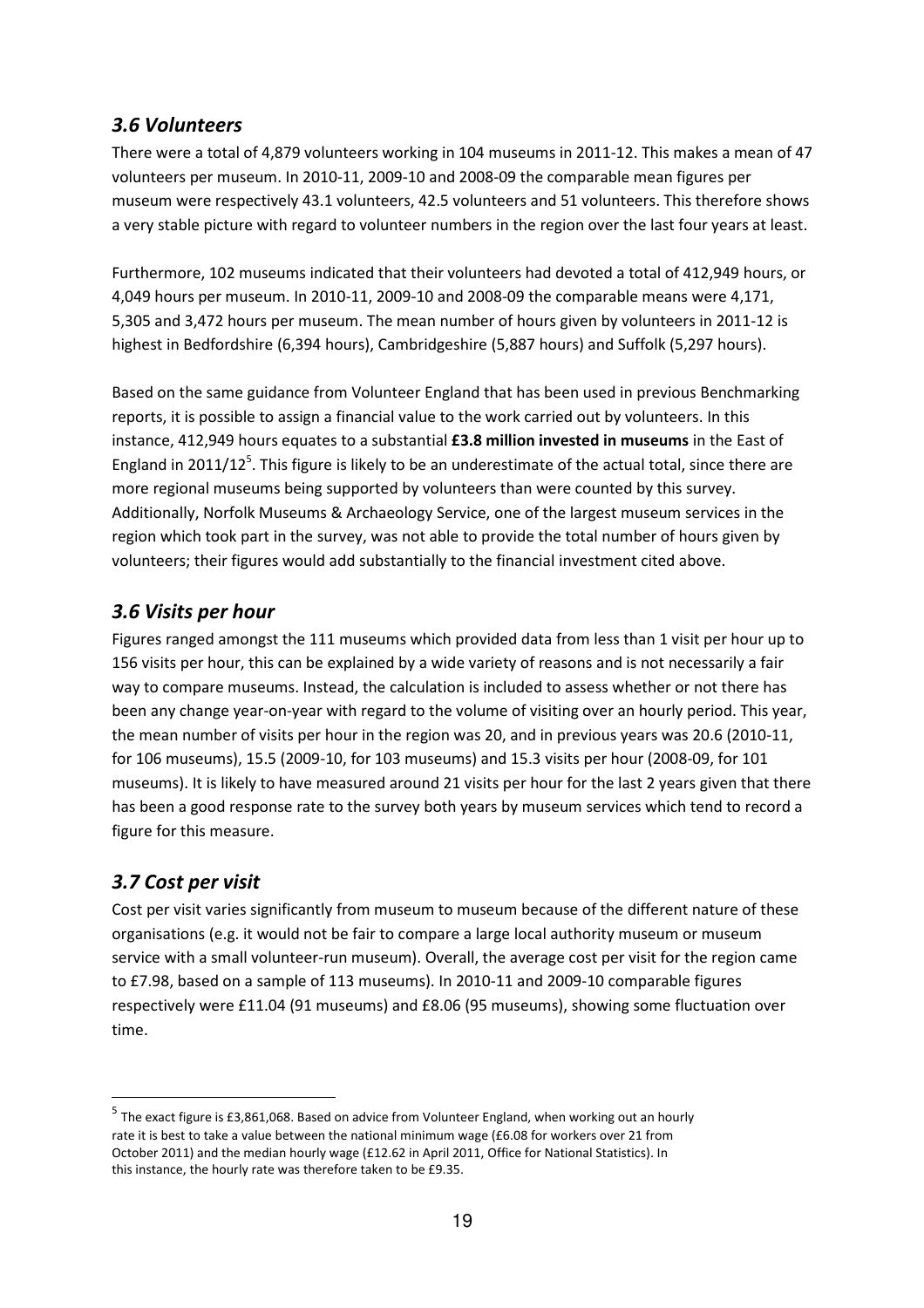Cost per visit is worked out using total annual expenditure. Despite extra guidance this year to cover what could and could not be included under this heading, there still may be discrepancies between museums. 'Cost per visit' should therefore be used with care as it is not a wholly reliable way to compare museums. It is a more useful figure to look at change over time, either for an individual museum, or at county or regional level.

## 3.8 Retail spend per visit

There were 92 museums able to provide figures for both retail spend and total visits, of these museums, the National Horseracing Museum has for the second year running recorded the highest spend per visit at £17.64 (in 2010-11 the same figure was £22.15). In 2011-12 the overall spend per visit for the region was £0.76 (based on 92 museums).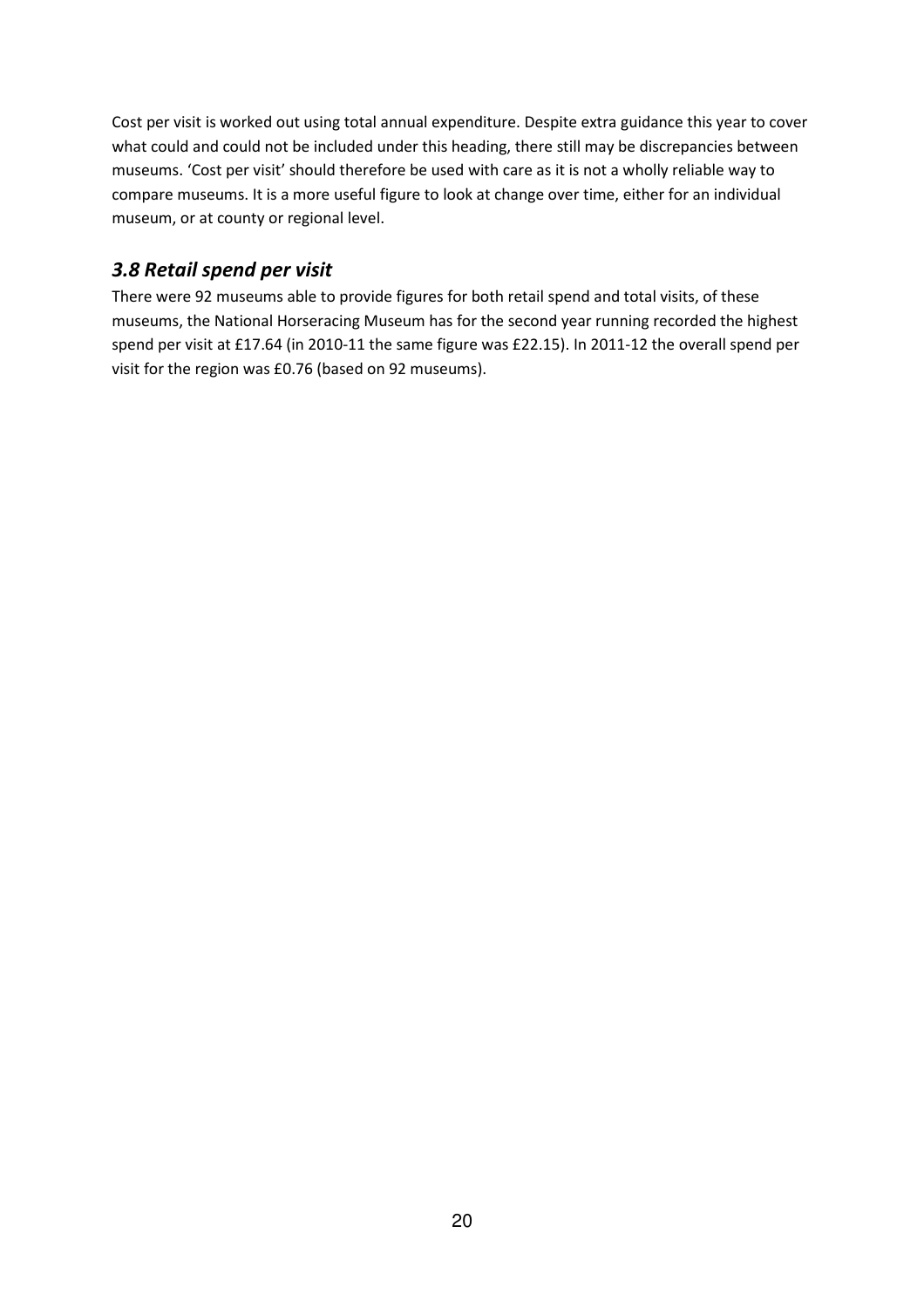# 4. Museum Collections

### 4.1 Number of objects in museum collections

The majority of museums surveyed fall into one of the first three categories; 'Under 1,000', '1,001-5,000' or '5,001-50,000' objects in collection. Only 6 museums/museum services report having collections that contain '50,001-250,000' objects, and 9 report having 'Over 250,000' objects in their collections.

| No. of objects in museum's collections | <b>Beds</b> | Cambs | Essex | <b>Herts</b> | Norfolk | Suffolk | <b>Total</b> |
|----------------------------------------|-------------|-------|-------|--------------|---------|---------|--------------|
| <b>Under 1,000</b>                     |             |       |       |              |         |         | 17           |
| $1,001 - 5,000$                        |             |       |       |              |         | 11      | 25           |
| $5,001 - 50,000$                       |             |       |       |              |         | 12      | 40           |
| 50,001 - 250,000                       |             |       |       |              |         |         | 6.           |
| Over 250,000                           |             |       |       |              |         |         |              |
| Total                                  |             | 21    | 14    | 15           | 16      | 25      | 97           |

**Table 5:** Number of museums or museum services that fall into each category for the number of objects in their collections. Museum services have each been counted as one entity. Ipswich Museum and Christchurch Mansion are included under the total for CIMS in Essex.

## 4.2 Visits by different specialists

 Museums in the region were most likely to have had a visit from a professional conservator and/or Museum Development Officer in the last 12 months (Table 6), respectively 50% and 49% of museums. Around one in four museums (42%) have had a visit from a Curatorial Adviser in the last 12 months and one in three (27%) have had a visit from a National Security Advisor in the last 5 years. Just over one third (38%) have had other professional advice in the last 12 months. Almost three quarters of museums (73%) report having in place an intruder detection system.

|                                                                                                   | <b>Beds</b> | Cambs | Essex | Herts | Norfolk      | Suffolk | <b>Total</b> |
|---------------------------------------------------------------------------------------------------|-------------|-------|-------|-------|--------------|---------|--------------|
| (a) An intruder detection system is in place                                                      | b           | 17    | 17    | 16    | 20           | 18      | 94 (73%)     |
| (b) We have had a visit from a Museum Development Officer in the<br>last 12 months                |             | 16    |       | 16    | 14           | 13      | 63 (49%)     |
| (c) We have had a visit from a Curatorial Adviser in the last 12 months                           |             | 10    |       |       |              | 22      | 54 (42%)     |
| (d) We have had a visit from a professional conservator in the last 12<br>months                  |             | 14    |       | 9     | 15           | 14      | 64 (50%)     |
| (e) We have had a visit from the National Security Advisor in the last 5<br>vears                 |             |       |       | 10    | <sub>b</sub> |         | 35 (27%)     |
| (f) We have received other professional advice in the last 12 months<br>which is not listed above |             |       | 9     | 5     | 12           | 12      | 48 (38%)     |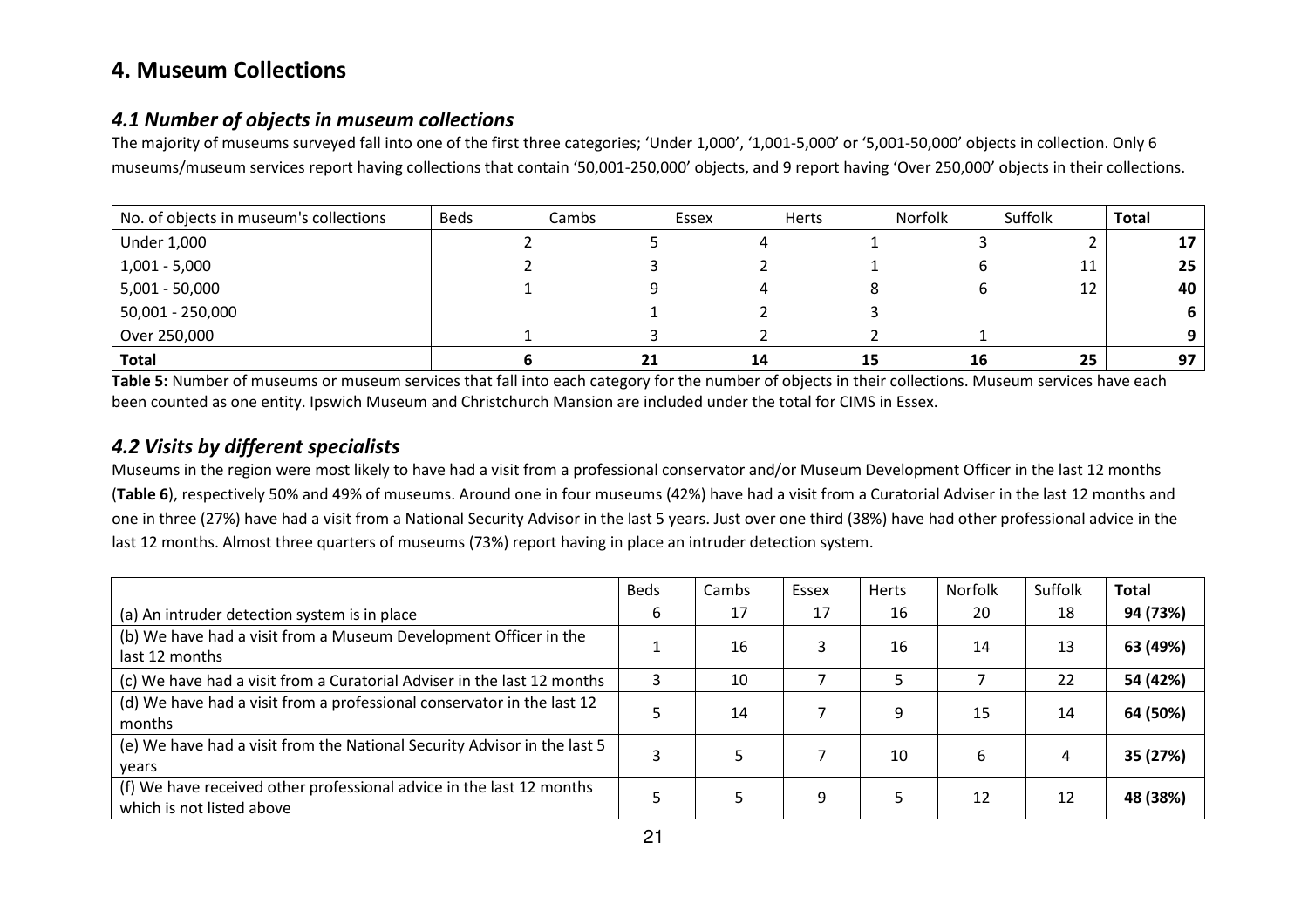Table 6: County summary detailing the number of visits by different specialists and the presence of an intruder detection system.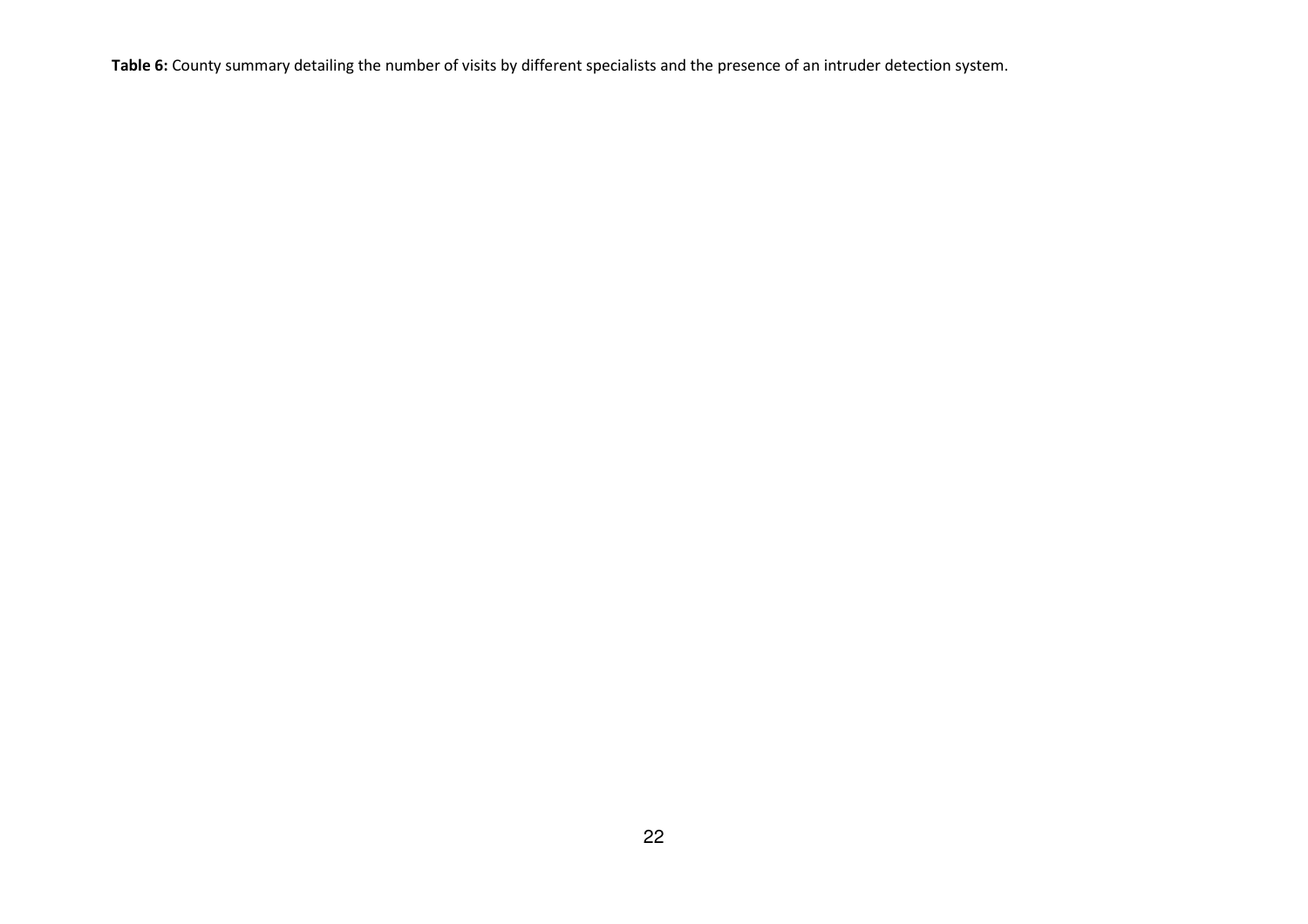## 4.3 Number of disposals from and acquisitions to collections

The total number of disposals made by surveyed museums came to 630 objects, with the total number of acquisitions adding up to 14,034 objects (Table 7). The mean number of disposals per museum was highest in Bedfordshire and lowest in Essex (respectively 50 and less than 1). The mean number of acquisitions was highest in Hertfordshire and lowest in Bedfordshire (respectively 485 and 60).

|                | Total no. of<br>disposals | Mean no. of<br>disposals/museum | Total no. of<br>acquisitions | Mean no. of<br>acquisitions/museum |
|----------------|---------------------------|---------------------------------|------------------------------|------------------------------------|
|                |                           |                                 |                              |                                    |
| Bedfordshire   | 151                       | 50                              | 358                          | 60                                 |
| Cambridgeshire | 25                        | 8                               | 1,010                        | 72                                 |
| Essex          | $\overline{2}$            | $\mathbf 0$                     | 2,620                        | 218                                |
| Hertfordshire  | 182                       | 23                              | 5,814                        | 485                                |
| Norfolk        | 205                       | 15                              | 2,241                        | 107                                |
| Suffolk        | 65                        | 4                               | 1,991                        | 105                                |
| <b>TOTAL</b>   | 630                       | 11                              | 14,034                       | 167                                |

Table 7: Total and mean number of disposals from and acquisitions to museum collections by county.

## 4.4 Capacity of storage areas

A total of 88 museums / museum services provided information about the capacity of their storage areas (Table 8). One in five organisations (20%) indicated that they are currently overfull with a further 41% indicating that they are now full. This means that a lack of storage is cause for concern in almost two thirds of museums. Just over one quarter (28%) reported that their storage facilities will be full in the next 5 years with a further 10% stating that they had another 5-10 years before their storage areas would be full. There was an additional museum which commented that it anticipated its storage requirements to be adequate for more than 10 years in to the future.

|                                          | <b>Beds</b> | Cambs | Essex | Herts | Norfolk | Suffolk | Total    |
|------------------------------------------|-------------|-------|-------|-------|---------|---------|----------|
| They are currently overfull              |             |       |       |       |         | 4       | 18 (20%) |
| They are now full                        |             | 8     | b     | b     | b       | 9       | 36 (41%) |
| They will be full in the next 5 years    |             |       |       |       | 4       |         | 25 (28%) |
| They will be full in the next 5-10 years |             |       |       |       |         |         | 9(10%)   |
| <b>Total</b>                             |             | 20    | 14    |       |         | 23      | 88       |

Table 8: Number of museums / museum services that fall into each category with regard to statements about the capacity of their storage areas. Museum services have each been counted as one entity.

There were 50 museums that reported 'yes' they plan to address any storage issues (some museums briefly said what these plans are). There were 20 museums that indicated 'no' they did not have in place plans to deal with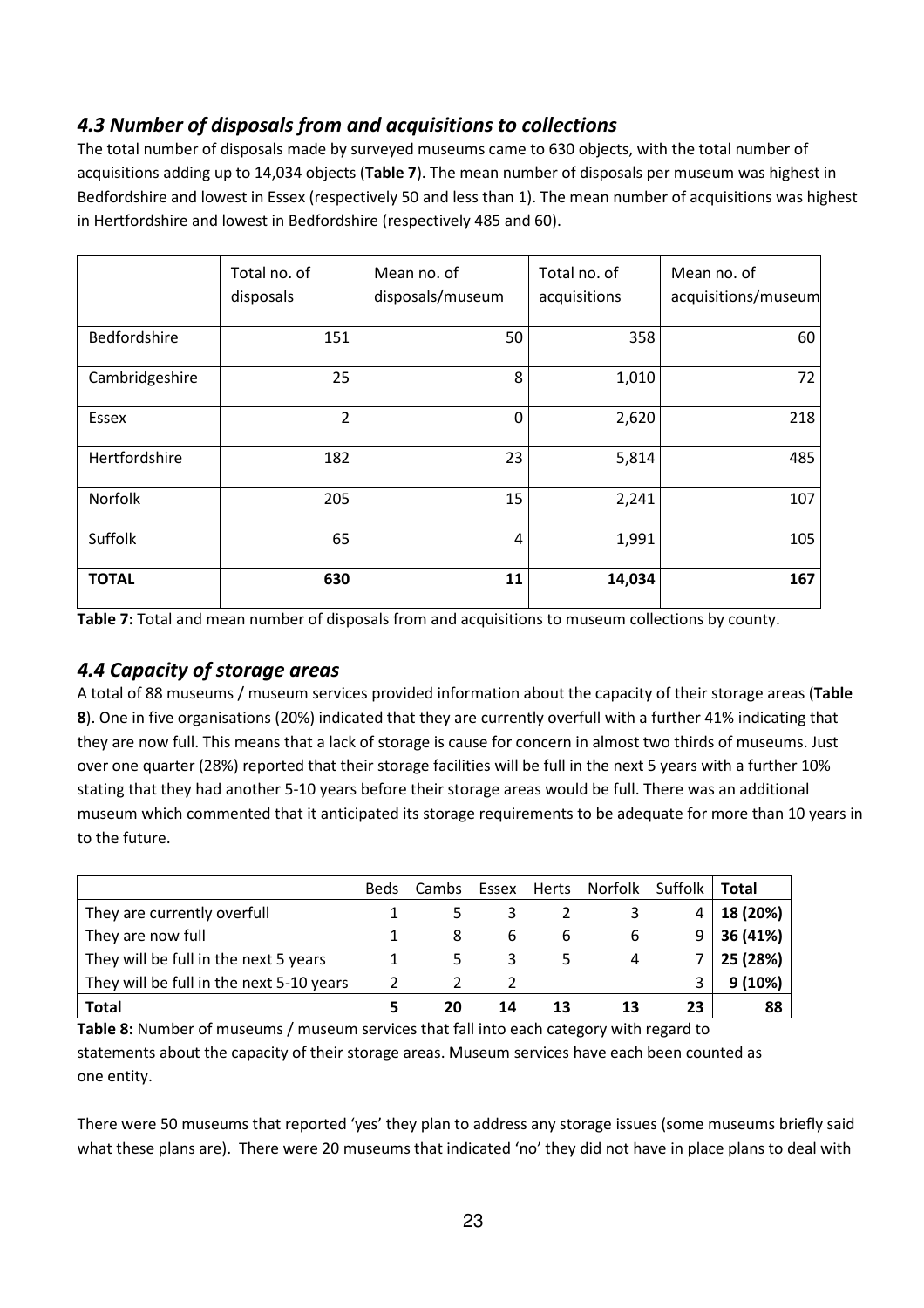any current or potential shortfall in storage capacity, although one of these museums stated that they are 'in development'. These museums are summarised in Table 9.

| They are currently overfull              | Ashwell Village Museum                           | Hertfordshire  |
|------------------------------------------|--------------------------------------------------|----------------|
| They are now full                        | Sedgwick Museum of Earth Sciences                | Cambridgeshire |
|                                          | Norris Museum                                    | Cambridgeshire |
|                                          | The Dacorum Heritage Trust Ltd                   | Hertfordshire  |
|                                          | Diss Museum                                      | <b>Norfolk</b> |
|                                          | The Muckleburgh Military Collection              | Norfolk        |
|                                          | Peter Coke Shell Gallery                         | <b>Norfolk</b> |
|                                          | Lowestoft Maritime Museum                        | Suffolk        |
|                                          | Lowestoft Museum                                 | Suffolk        |
|                                          | The Stained Glass Museum                         | Cambridgeshire |
|                                          | <b>Maldon District Museum</b>                    | Essex          |
| They will be full in the next 5 years    | John Bunyan Museum & Library                     | Bedfordshire   |
|                                          | The Fry Art Gallery                              | Essex          |
|                                          | Lowewood Museum                                  | Hertfordshire  |
|                                          | Potters Bar                                      | Hertfordshire  |
|                                          | Haverhill & District Local History Centre        | <b>Suffolk</b> |
|                                          | <b>Orford Museum</b>                             | Suffolk        |
| They will be full in the next 5-10 years | <b>Stotfold Watermill and Nature Reserve</b>     | Bedfordshire   |
|                                          | The Polar Museum, Scott Polar Research Institute | Cambridgeshire |
|                                          | <b>Beccles &amp; District Museum</b>             | Suffolk        |

Table 9: Museums that currently do not have in place plans to deal with a shortage of storage space, by category relating to how imminent this shortage is.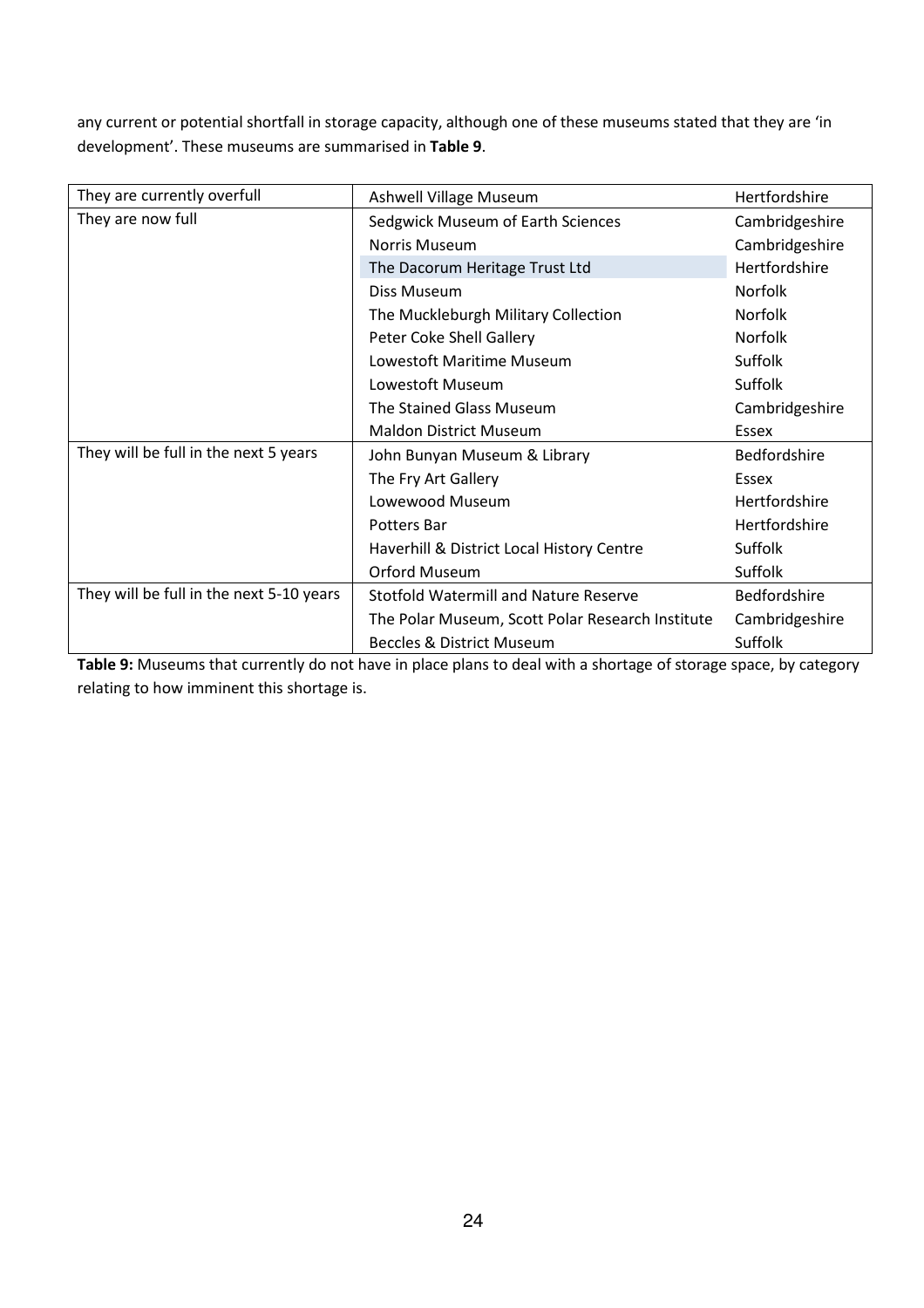# 5. Digital strategy

### 5.1 Last update to museum website

Almost 80% of museums that responded to this question stated that they had updated their website more than one week ago but in the last month (40%) or had updated it in the last week (39%). Just over one in five museums (22%) reported that they had updated their website more than one month ago (Table 10).

| If the museum has its own website, when was it last updated? | <b>Beds</b> | Cambs | Essex | <b>Herts</b> | <b>Norfolk</b> | Suffolk | Total    |
|--------------------------------------------------------------|-------------|-------|-------|--------------|----------------|---------|----------|
| In the last week                                             |             |       |       |              |                |         | 32 (39%) |
| More than one week ago but in the last month                 |             |       |       |              |                |         | 33 (40%) |
| More than one month ago                                      |             |       |       |              |                |         | 18 (22%) |
| Total                                                        |             |       | 20    |              |                | 20      | 83       |

Table 10: How often museum websites are updated by county.

## 5.2 Active use of social networking sites

There were 103 organisations (museums and museum services/trusts) that provided information about their use of social networking sites (Table 11), with these museums being split slightly more in favour towards those that do make use of them (54%) rather than those that do not (46%).

| Does the museum make active use of social networking sites to engage with audiences? | Beds | Cambs | Essex | Herts | Norfolk | Suffolk | Total    |
|--------------------------------------------------------------------------------------|------|-------|-------|-------|---------|---------|----------|
| No                                                                                   |      |       |       |       |         | 18      | 47 (46%) |
| Yes                                                                                  |      |       |       |       |         |         | 56 (54%) |
| Total                                                                                |      |       |       |       | 19      |         | 103      |

Table 11: Museum numbers that make use of social networking sites by county.

By far the most common networking site used was Facebook, with 49 mentions. second was Twitter (mentioned 28 times). Other sites also used by museums, (including their frequency of citation), are You Tube (2), Pinterest (2), Flickr (1), Blogger (1) and e2bn.gov.uk (1). There are five museums without their own website but three of these still make use of social networking sites.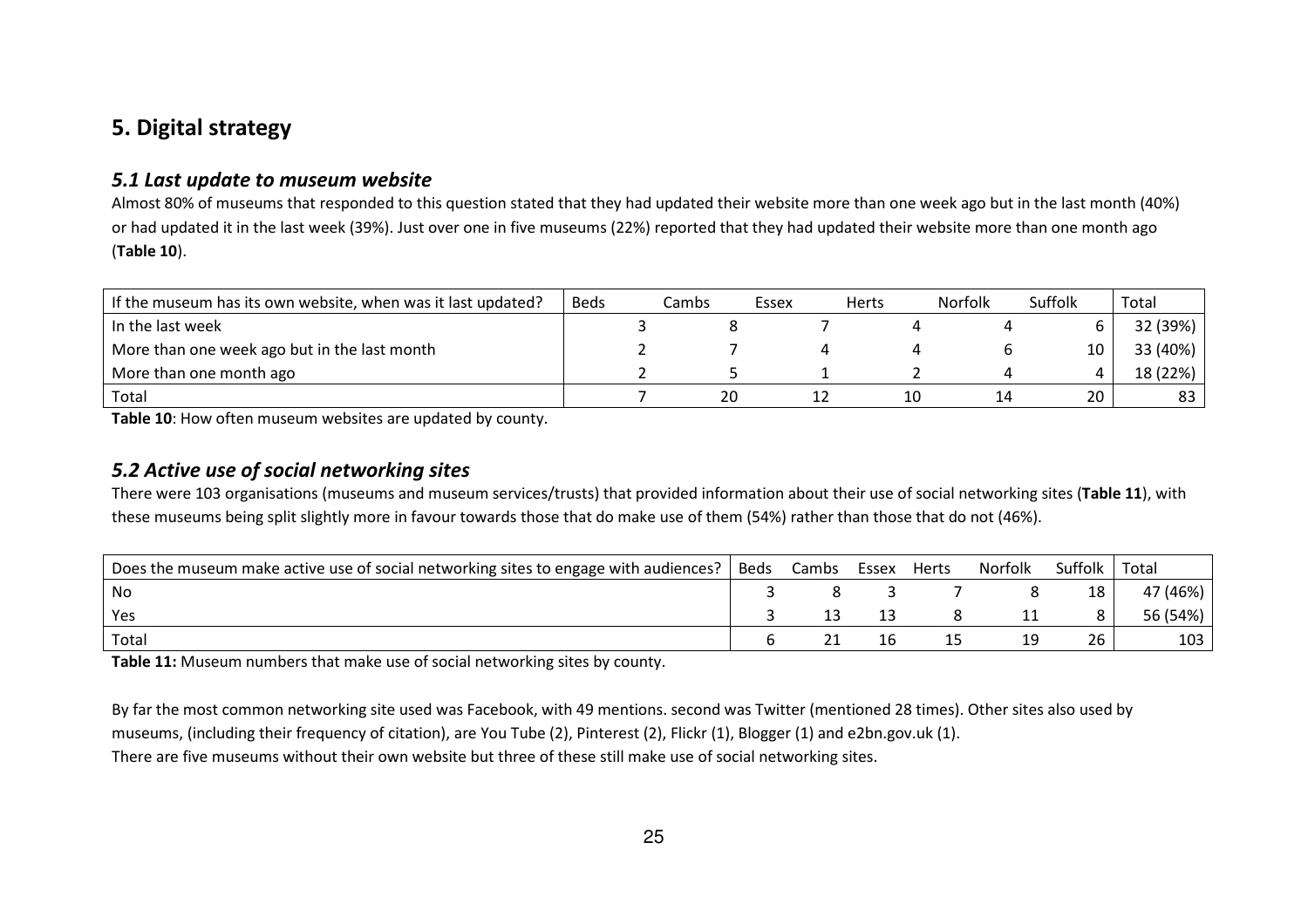## 5.3 Written digital strategy

Almost three quarters of organisations surveyed do not have a written digital strategy (72%), with only just over a quarter (28%) having one of these in place (Table 12). This is therefore potentially an area for development in the future.

| Does the museum have a written digital strategy? | <b>Beds</b> | Cambs | Essex | Herts | <b>Norfolk</b> | Suffolk  | Total    |
|--------------------------------------------------|-------------|-------|-------|-------|----------------|----------|----------|
| No                                               |             | ᅩ     | ᅩ     | 10    | --             | 17       | 73 (72%) |
| Yes                                              |             |       |       |       |                | $\Omega$ | 29 (28%) |
| Total                                            |             | ∠⊥    | --    | ب ک   | --             | 26       | 102      |

Table 12: Number of museums with a written digital strategy by county.

### 5.4 Availability of museum collections online

Three quarters of organisations surveyed (76%) indicated that 5% or less of their collections is available online. A further 12% stated that more than 5% but less than 25% of their collections are online; 5% indicated that between 25% and 75% of their collections are online. Lastly, just 7% said that more than 75% of their collections are available online (Table 13). The museums in this latter category are: the Norris Museum (Cambridgeshire), The Stained Glass Museum (Cambridgeshire), The Fry Art Gallery (Essex), The Essex Collection of Art from Latin America, Ashwell Village Museum (Hertfordshire), Mill Green Mill and Museum (Hertfordshire) and Cromer Museum (Norfolk).

| What percentage of the museum's collections is available online? | Beds | Cambs | Essex |    | <b>Herts</b> | <b>Norfolk</b> | Suffolk | Total    |
|------------------------------------------------------------------|------|-------|-------|----|--------------|----------------|---------|----------|
| 5% or less                                                       |      | 14    |       | 12 |              | 13             | 19      | 72 (76%) |
| More than 5% but less than 25%                                   |      |       |       |    |              |                | ∸       | 11 (12%) |
| More than 25% but less than 50%                                  |      |       |       |    |              |                |         | 2(2%)    |
| More than 50% but less than 75%                                  |      |       |       |    |              |                |         | 3 (3%)   |
| More than 75%                                                    |      |       |       |    |              |                |         | 7 (7%)   |
| Total                                                            |      | 20    |       | 16 |              | 18             | 22      | 95       |

Table 13: Percentage of museum collections available online by county.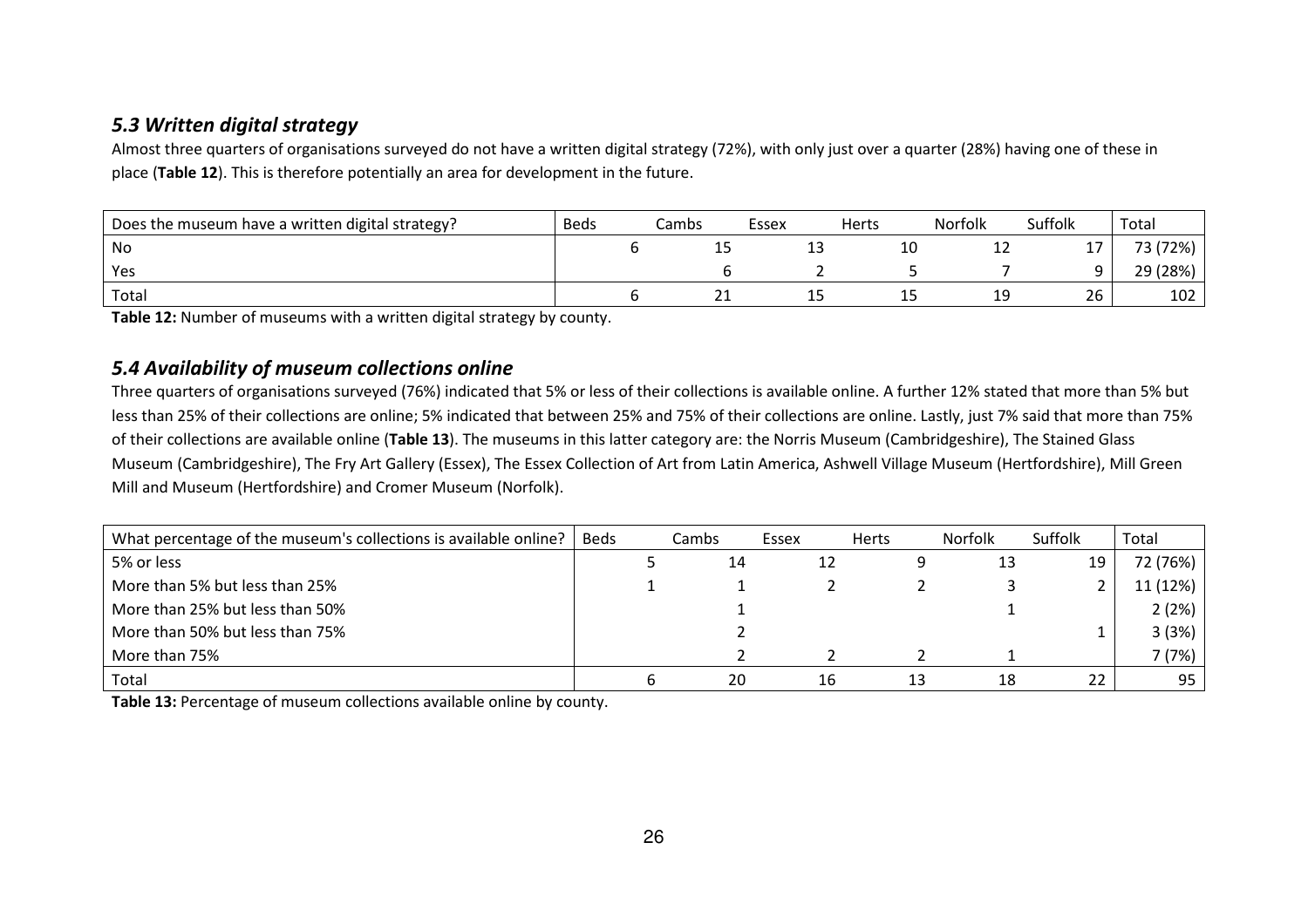# Appendices

## Appendix 1

Museums that did not respond to the survey this year are listed below by county.

| <b>Bedfordshire</b>                                |  |  |  |  |  |
|----------------------------------------------------|--|--|--|--|--|
| Bedford Museum & Cecil Higgins Art Gallery         |  |  |  |  |  |
| Military Intelligence Museum, Chicksands           |  |  |  |  |  |
| Cambridgeshire                                     |  |  |  |  |  |
| Cambridge University Museum of Archaeology &       |  |  |  |  |  |
| Anthroplogy                                        |  |  |  |  |  |
| <b>Fitzwilliam Museum</b>                          |  |  |  |  |  |
| Kettle's Yard Museum                               |  |  |  |  |  |
| Nene Valley Railway                                |  |  |  |  |  |
| Peterborough Museum & Art Gallery                  |  |  |  |  |  |
| Prickwillow Drainage Engine Museum                 |  |  |  |  |  |
| Ramsey Rural Museum                                |  |  |  |  |  |
| <b>St Neots Museum</b>                             |  |  |  |  |  |
| <b>Essex</b>                                       |  |  |  |  |  |
| <b>Brentwood Museum</b>                            |  |  |  |  |  |
| Brightlingsea Museum                               |  |  |  |  |  |
| Castle Point Transport Museum                      |  |  |  |  |  |
| <b>Clacton and District Museum</b>                 |  |  |  |  |  |
| <b>Essex Police Museum</b>                         |  |  |  |  |  |
| Museum of Harlow                                   |  |  |  |  |  |
| Museum of Power                                    |  |  |  |  |  |
| Northweald Airfield Museum                         |  |  |  |  |  |
| Southend Pier Museum                               |  |  |  |  |  |
| <b>Thurrock Museum</b>                             |  |  |  |  |  |
| <b>Cater Museum</b>                                |  |  |  |  |  |
| Southend Museums - Prittlewell Priory Museum       |  |  |  |  |  |
| Southend Museums - South Church Hall Museum        |  |  |  |  |  |
| Southend Central Museum and Planetarium            |  |  |  |  |  |
| Southend Museums - Beecroft Art Gallery            |  |  |  |  |  |
| <b>Hertfordshire</b>                               |  |  |  |  |  |
| <b>Bushey Museum and Art Gallery</b>               |  |  |  |  |  |
| Much Hadham Forge Museum                           |  |  |  |  |  |
| Redbourn Village Museum                            |  |  |  |  |  |
| Shaw's Corner (National Trust)                     |  |  |  |  |  |
| <b>Norfolk</b>                                     |  |  |  |  |  |
| <b>Bressingham Steam Museum</b>                    |  |  |  |  |  |
| <b>Charles Burrell Museum</b>                      |  |  |  |  |  |
| <b>City of Norwich Aviation Museum</b>             |  |  |  |  |  |
| <b>Mundesley Maritime Museum</b>                   |  |  |  |  |  |
| True's Yard                                        |  |  |  |  |  |
| <b>Suffolk</b>                                     |  |  |  |  |  |
| <b>Bungay and District Museum</b>                  |  |  |  |  |  |
| <b>Clare Ancient House Museum</b>                  |  |  |  |  |  |
| Museum of East Anglian Life                        |  |  |  |  |  |
| Parham Airfield Museum-previously 390th Bomb Group |  |  |  |  |  |
| Saxmundham Museum                                  |  |  |  |  |  |